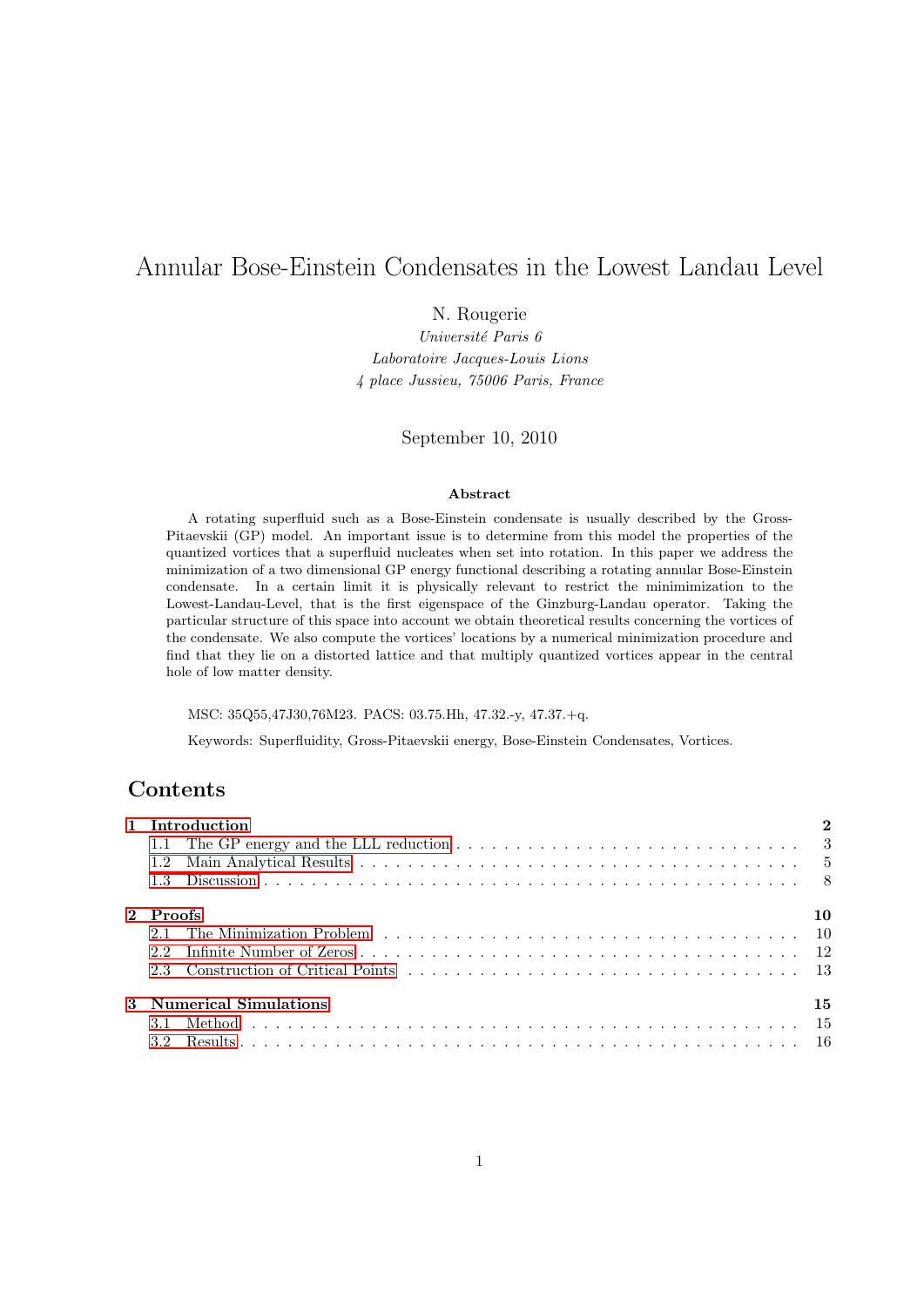# <span id="page-1-0"></span>1 Introduction

A Bose-Einstein condensate (BEC) is an object exhibiting quantum properties on a macroscopic scale. The effects of such phenomena as superfluidity can be observed experimentally on this systems, in particular the nucleation of quantized vortices in a rotating BEC (see for example the review [\[Fe2\]](#page-19-0) or [\[MAH,](#page-19-1) [MCW,](#page-19-2) [ARV,](#page-17-0) [RAV,](#page-20-0) [HCE,](#page-19-3) [ECH\]](#page-19-4) for reports on original experiments). The most common description for a BEC is through a macroscopic wave function  $\psi : \mathbb{R}^d \to \mathbb{C}$  which modulus squared will give the matter density profile. Here  $d = 2, 3$  and in this paper we will focus on a situation where it is physically justified to consider a two-dimensional BEC. For a condensate at equilibrium in the rotating frame, this wave function should minimize the following *Gross-Pitaevskii functional* 

$$
\mathcal{E}^{\rm GP}[\psi] = \int_{\mathbb{R}^2} \left(\frac{1}{2} \left| \nabla \psi - i\Omega x^\perp \psi \right|^2 + \left( V(x) - \frac{\Omega^2}{2} |x|^2 \right) |\psi|^2 + \frac{G}{2} |\psi|^4 \right) dx,\tag{1.1}
$$

under the mass constraint

<span id="page-1-1"></span>
$$
\int_{\mathbb{R}^2} |\psi|^2 = 1.
$$
\n(1.2)

Here  $x = (x_1, x_2) \in \mathbb{R}^2$ ,  $x^{\perp} = (-x_2, x_1)$ ,  $\Omega$  is the angular speed at which the condensate is rotated around the axis perpendicular to the plane  $x_1, x_2$  and G is a dimensionless coefficient characterizing the strength of atomic interactions. An essential feature of the experimental set-ups is the trapping potential, denoted by  $V$  in  $(1.1)$ . It is this potential that confines the atoms in a bounded region and prevents them from flying apart under the action of the centrifugal forces. For most experiments it takes the form (in the appropriate units that we have implicitly chosen in [\(1.1\)](#page-1-1))

<span id="page-1-2"></span>
$$
V(x) = \frac{1}{2}|x|^2.
$$
\n(1.3)

Such a potential sets a limit to the rotational speed  $\Omega$  that one can impose to the condensate. Indeed, one can see that with V chosen as above the second term in [\(1.1\)](#page-1-1) is not bounded below if  $\Omega > 1$ . Consequently the minimization problem makes no sense. Physically this corresponds to the fact that the centrifugal force overcomes the trapping force and drives the condensate out of the trap.

<span id="page-1-3"></span>To prevent such a singular behavior in the limit  $\Omega \to 1$ , Fetter [\[Fe2\]](#page-19-0) proposed to use instead a potential of the form

$$
V(x) = \frac{1}{2}|x|^2 + \frac{k}{4}|x|^4
$$
\n(1.4)

which, at least theoretically, allows for arbitrarily large rotation speeds  $\Omega$ . Such a potential is a good approximation for those that have been used in the experiments ([\[BSS,](#page-18-0) [SBC\]](#page-20-1)) and this is the one we shall consider in this paper.

An important experimental test for the superfluidity of a BEC is the observation of *quantized* vortices, which are described in Gross-Pitaevskii theory as zeros of the wave function carrying a positive topological degree or winding number (corresponding to the quantized phase circulation around the vortex). When a BEC is rotated, it will contain more and more vortices as the rotation speed is increased, until they become densly packed in the condensate when  $\Omega$  approaches 1. Vortices repel each other, and to minimize this effect they will arrange on regular hexagonal lattices when  $\Omega \to 1$ , for both the harmonic trap [\(1.3\)](#page-1-2) and the 'anharmonic' one [\(1.4\)](#page-1-3). These Abrikosov lattices (named by analogy with the physics of type II superconductors, [\[Abr\]](#page-18-1)) have been observed experimentally, see e.g. [\[ARV\]](#page-17-0) for experiments with the trap [\(1.3\)](#page-1-2) and [\[BSS\]](#page-18-0) for experiments with the trap [\(1.4\)](#page-1-3). It should be noted that all vortices in these lattices are simply quantized, i.e. they have degree 1.

A striking new feature of the trap [\(1.4\)](#page-1-3) is the possibility to create annular condensates by increasing the rotation speed beyond the barrier that would be imposed by a weaker confinement. Indeed, for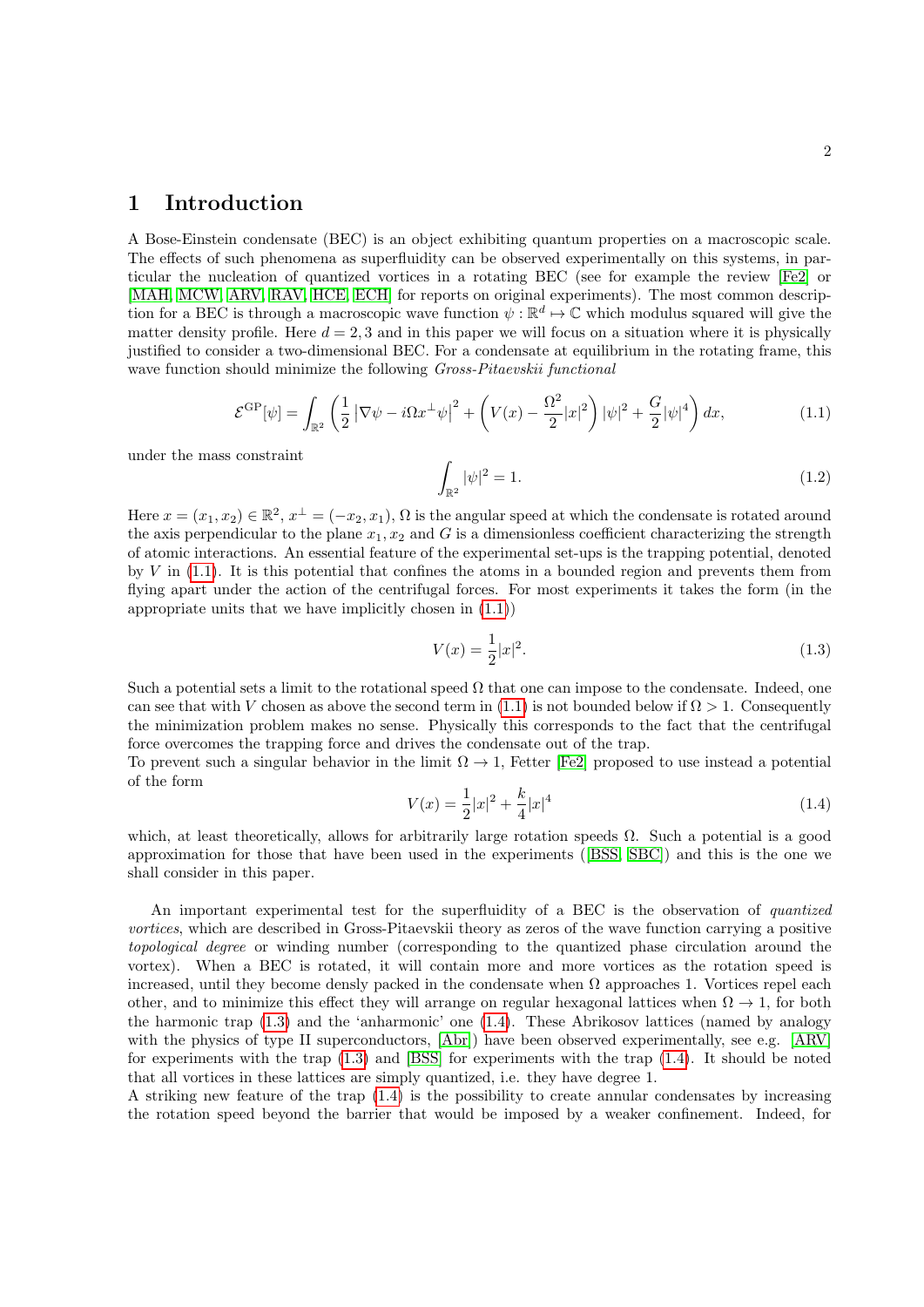sufficiently large rotation speeds, the centrifugal forces will dip a hole in the center of the condensate. Interesting questions then arise about the vortex structure of the condensate. For example : does the hexagonal vortex lattice survive the formation of the hole ? When the hole has just formed the answer is yes, see [\[FJS,](#page-19-5) [FB,](#page-19-6) [KB\]](#page-19-7) for references in the physics literature and [\[CY\]](#page-18-2) for a mathematically rigorous treatment. At very large rotation speeds however, the vortices disappear from the bulk of the condensate, resulting in a so-called giant vortex phase, a situation that we do not address here and for which we refer to [\[FJS,](#page-19-5) [FB,](#page-19-6) [KB,](#page-19-7) [KF\]](#page-19-8) for physical references and [\[CRY,](#page-18-3) [Rou\]](#page-20-2) for a mathematical analysis. The locations of vortices in the central hole of low matter density can also be investigated. It is commonly known (see e.g. [\[FJS,](#page-19-5) [KB,](#page-19-7) [KTU\]](#page-19-9)) that there should be a phase circulation around this hole, indicating that vortices lie within it. In regions of high matter density, it is most favorable for the vortices to have degree 1, but it is far from obvious that it should also be the case in regions of low matter density. In particular, a question arising naturally [\[ABD,](#page-18-4) [FJS\]](#page-19-5) is wether the vortices in the central hole of an annular Bose-Einstein condensate gather in a single multiply quantized vortex or form a pattern of simply quantized ones.

In this paper we address the case of a two-dimensional annular Bose-Einstein condensate rotating in a potential of the form [\(1.4\)](#page-1-3). We will study the formation of the annular condensate by taking the limit  $k \to 0$  of the problem, with the rotation speed  $\Omega$  properly scaled so as to capture the regime where the central hole is created under the influence of the centrifugal force. In such a parameter regime it is physically justified to consider a simplified variational problem that we describe in the next section. The very particular structure of the variational space considered allows to obtain interesting theoretical results. It also suggests a very natural numerical minimization method that we have used to confirm and extend our analytical results. The results we are going to present first appeared in a note intended for physicists [\[BR\]](#page-18-5) to which we refer for further physical discussion (see also [\[AM\]](#page-18-6)).

#### <span id="page-2-0"></span>1.1 The GP energy and the LLL reduction

We consider the GP energy functional

$$
\mathcal{E}^{\rm GP}[\psi] = \int_{\mathbb{R}^2} \left( \frac{1}{2} \left| \nabla \psi - i \Omega x^{\perp} \psi \right|^2 + \left( \frac{1 - \Omega^2}{2} |x|^2 + \frac{k}{4} |x|^4 \right) |\psi|^2 + \frac{G}{2} |\psi|^4 \right) dx, \tag{1.5}
$$

to be minimized under the mass constraint

<span id="page-2-2"></span>
$$
\int_{\mathbb{R}^2} |\psi|^2 = 1.
$$
\n(1.6)

The main idea of our analysis is to restrict the minimization of  $\mathcal{E}^{\rm GP}$  to the first eigenspace of the Ginzburg-Landau operator  $-(\nabla - i\Omega x^{\perp})^2$ , corresponding to the eigenvalue  $\Omega$ . This is the Lowest Landau Level (LLL), introduced in the context of Bose-Einstein condensation by Ho [\[Ho\]](#page-19-10).

The use of such a simplification has originally been introduced for condensates rotating in traps of the form [\(1.3\)](#page-1-2), i.e. for the functional

<span id="page-2-1"></span>
$$
\mathcal{E}^{\rm GP}[\psi] = \int_{\mathbb{R}^2} \left( \frac{1}{2} \left| \nabla \psi - i \Omega x^{\perp} \psi \right|^2 + \frac{1 - \Omega^2}{2} |x|^2 |\psi|^2 + \frac{G}{2} |\psi|^4 \right) dx. \tag{1.7}
$$

Restricting the minimization to the LLL is then justified in the limit  $\Omega \to 1$ . Indeed, the first term in the energy is at least equal to  $\Omega \sim 1$  since  $\Omega$  is the first eigenvalue of  $-(\nabla - i\Omega x^{\perp})^2$ . On the other hand, the second term will obviously be small in the same limit. Thus, minimizing the sum of the second and the third term one also obtains something much smaller than  $\Omega$ .

This indicates that the energy must stay close to  $\Omega$  when  $\Omega \to 1$ . But the spectral gap between the first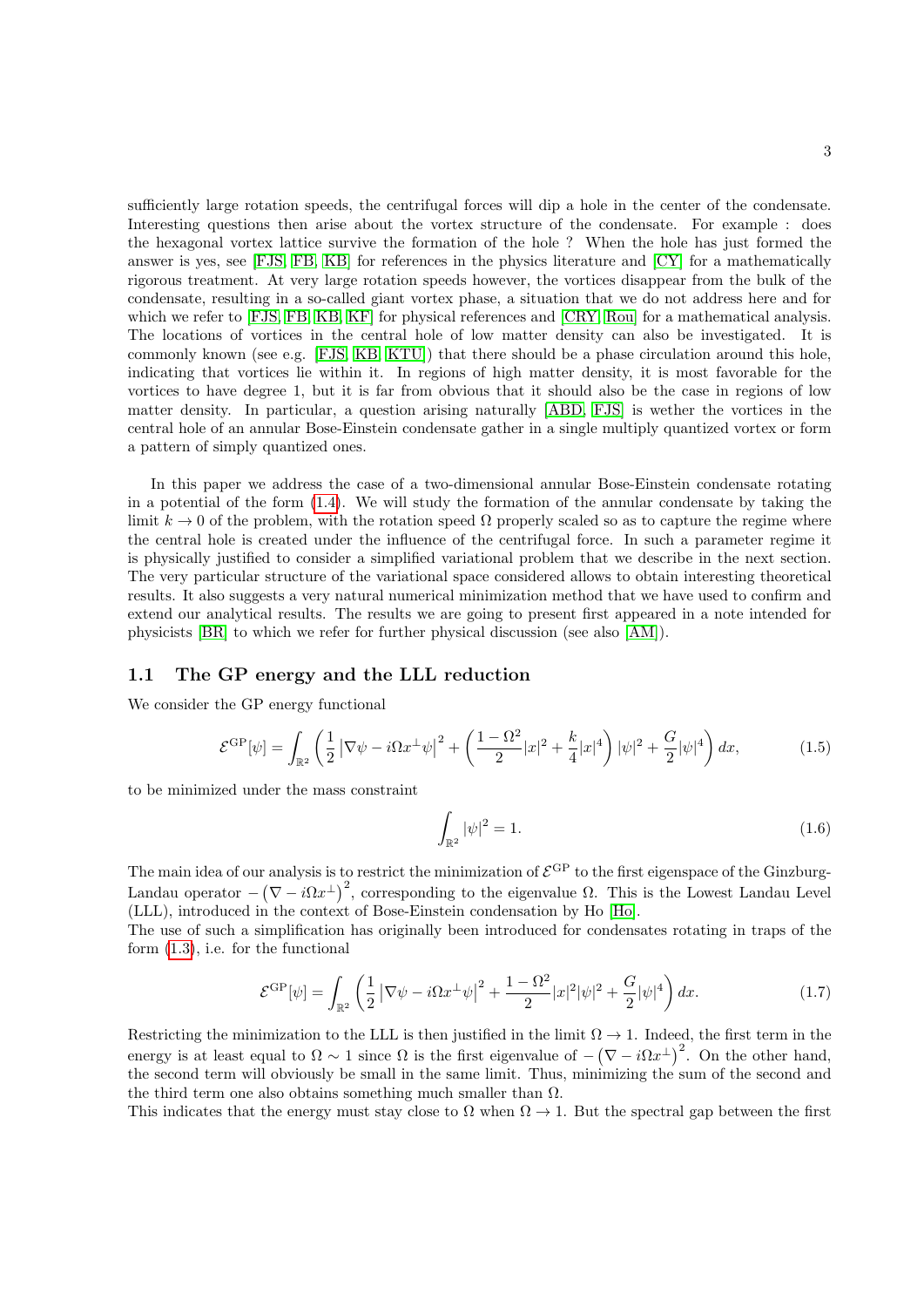and the second eigenvalue of the Ginzburg-Landau operator is equal to Ω. To obtain an energy of order Ω the projection of a minimizer of the functional [\(1.7\)](#page-2-1) on the excited energy levels of  $-(\nabla - i\Omega x^{\perp})^2$ must then be negligible.

This formal justification has been the basis of several works on harmonically trapped BECs in the regime  $\Omega \to 1$ , e.g. [\[ABD,](#page-18-4) [CKR,](#page-18-7) [WBP\]](#page-20-3). A rigorous justification has been given in [\[AB2\]](#page-18-8). For other mathemat-ical developments on the functional [\(1.7\)](#page-2-1) in the regime  $\Omega \to 1$  (Landau regime), we refer to [\[AB1,](#page-18-9) [ABN2\]](#page-18-10).

The LLL consists (see e.g [\[LP\]](#page-19-11)) of functions of the form  $\psi(z) = f(z)e^{-\Omega |z|^2/2}$  where z is the complex variable  $x_1 + ix_2$  and f is a holomorphic function. For an LLL function  $\psi$ , the Gross-Pitaevskii energy [\(1.5\)](#page-2-2) reduces to

$$
\mathcal{E}^{\rm GP}[\psi] = \Omega + \int_{\mathbb{C}} \left( \left( \frac{1 - \Omega^2}{2} |z|^2 + \frac{k}{4} |z|^4 \right) |\psi|^2 + \frac{G}{2} |\psi|^4 \right) dz.
$$

In this paper we will rather consider functions of the form  $\psi(z) = f(z)e^{-|z|^2/2}$  (thus we effectively restrict the minimization to the first eigenspace of  $-(\nabla - ix^{\perp})^2$  to have a functional space independent of  $\Omega$ . This approximation is harmless because, as we will see, our analysis is concerned with rotation speeds  $\Omega$ close to 1. As for the energy, the difference is very small as showed by [\[AB2,](#page-18-8) Lemma 3.1] : with  $\psi$  of the form  $\psi(z) = f(z)e^{-|z|^2/2}$  with f holomorphic we have

$$
\mathcal{E}^{\rm GP}[\psi] = \Omega + \mathcal{E}^{\rm LLL}[\psi] \tag{1.8}
$$

$$
\mathcal{E}^{\text{LLL}}[\psi] = \int_{\mathbb{C}} \left( \left( (1 - \Omega) |z|^2 + \frac{k}{4} |z|^4 \right) |\psi|^2 + \frac{G}{2} |\psi|^4 \right) dz, \tag{1.9}
$$

so that we will minimize the energy  $\mathcal{E}^{\text{LLL}}$  amongst functions of the form  $\psi(z) = f(z)e^{-|z|^2/2}$  with f holomorphic, under the mass constraint  $\int |\psi|^2 = 1$ . For this purpose we will use the mathematical framework introduced in [\[ABN1,](#page-18-11) [ABN2\]](#page-18-10) for the study of the functional [\(1.7\)](#page-2-1). See also [\[Nie2\]](#page-19-12) for the corresponding dynamical model.

Note that the validity of such a reduction could be investigated with the tools of [\[AB2\]](#page-18-8) (as well as the validity of the reduction to a two-dimensional model), but in this paper we shall be concerned only with the study of the reduced energy functional  $\mathcal{E}^{LLL}$ . We will provide in Subsection [1.3](#page-7-0) an a posteriori criterion for the validity of the reduction.

<span id="page-3-2"></span>We now describe the parameter regime that we shall consider. Let us define a small parameter

$$
\varepsilon = k^{1/3} \tag{1.10}
$$

corresponding to a small anharmonicity regime and study the asymptotics of the problem as  $\varepsilon \to 0$ . We take  $\Omega$  satisfying

<span id="page-3-0"></span>
$$
\Omega = 1 + \beta k^{2/3} \tag{1.11}
$$

and will consider  $\beta$  and G as fixed. This choice will lead to a functional with bounded coefficients (see [\(1.20\)](#page-4-1) below). In this regime the radius of the condensate is not bounded as a function of  $\varepsilon$ . We thus rescale distances by making the change of variables

<span id="page-3-1"></span>
$$
\phi(z) = \varepsilon^{-1/2} \psi(\varepsilon^{-1/2} z) \tag{1.12}
$$

and for every  $\phi$  we define the function

$$
f(z) = \phi(z)e^{|z|^2/2\varepsilon}.\tag{1.13}
$$

By definition of the LLL, f belongs to the Fock-Bargmann space [\[Bar\]](#page-18-12)

$$
\mathfrak{F}_{\varepsilon} := \left\{ f \text{ holomorphic }, \int_{\mathbb{C}} |f|^2 e^{-|z|^2/\varepsilon} dz < \infty \right\}.
$$
\n(1.14)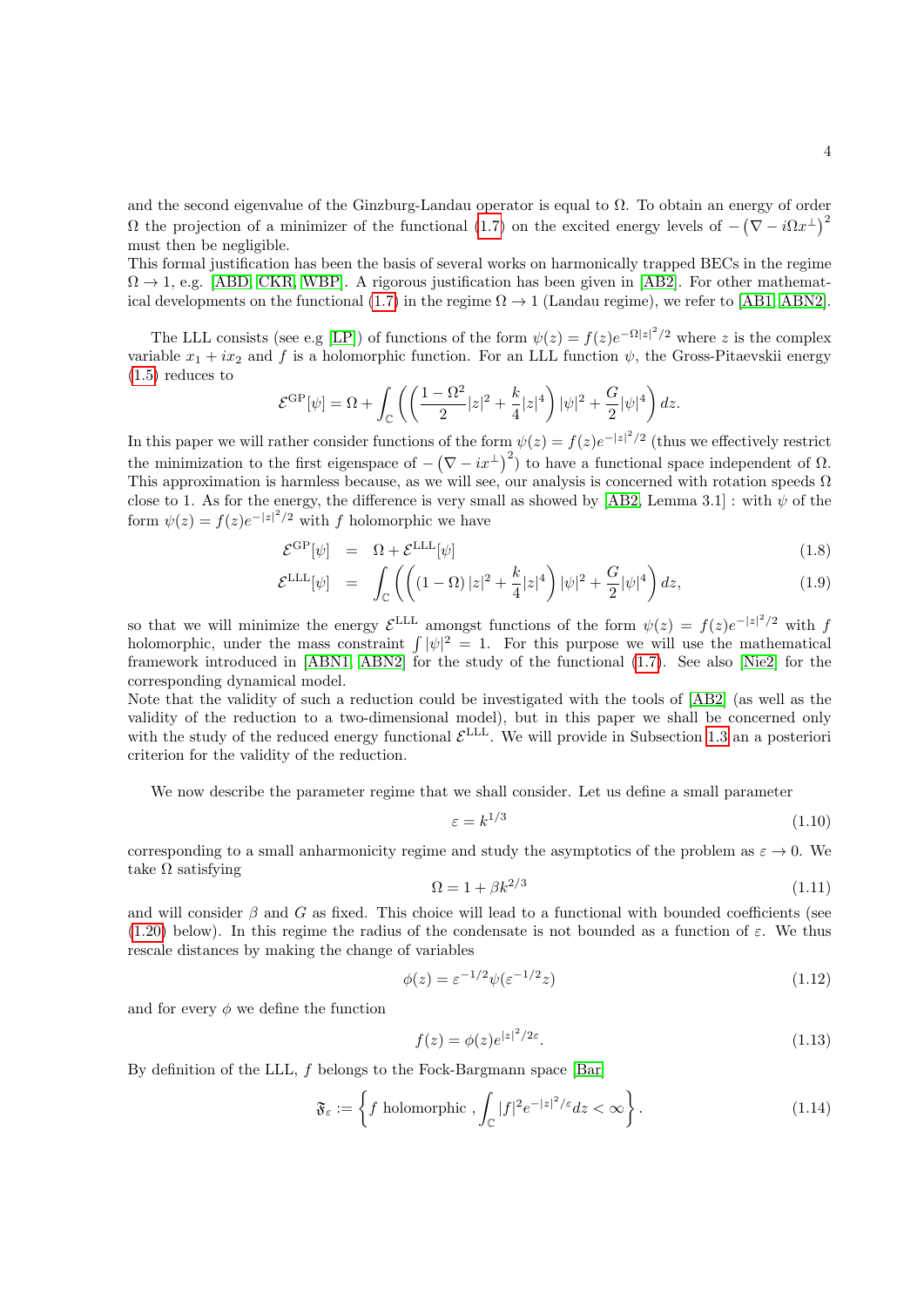The space  $\mathfrak{F}_{\varepsilon}$  is a Hilbert space for the scalar product

<span id="page-4-2"></span>
$$
\langle f, g \rangle := \int_{\mathbb{C}} \overline{f(z)} g(z) e^{-|z|^2/\varepsilon} dz.
$$
 (1.15)

The point of introducing such a space is that the orthogonal projector from  $L^2(\mathbb{C}, e^{-|z|^2/\varepsilon}dz)$  onto  $\mathfrak{F}_{\varepsilon}$ is explicitly known [\[Mar,](#page-19-13) [Fol\]](#page-19-14) and called the Szegö projector:

$$
\Pi_{\varepsilon}(g)(z) = \frac{1}{\pi \varepsilon} \int_{\mathbb{C}} e^{z \bar{z}'/\varepsilon} e^{-|z'|^2/\varepsilon} g(z') dz'. \tag{1.16}
$$

We will also use the spaces

$$
\mathfrak{F}_{\varepsilon}^{s} := \left\{ f \text{ holomorphic }, \int_{\mathbb{C}} \left( 1 + |z|^2 \right)^s |f|^2 e^{-|z|^2/\varepsilon} dz < \infty \right\}
$$
\n(1.17)

that we equip with the norms

$$
||f||_{\mathfrak{F}_{\varepsilon}^{s}} := \left(\int_{\mathbb{C}} \left(1 + |z|^2\right)^s |f|^2 e^{-|z|^2/\varepsilon} dz\right)^{1/2}.
$$
 (1.18)

After the change of scale [\(1.12\)](#page-3-0) and the change of function [\(1.13\)](#page-3-1), the energy becomes

$$
\mathcal{E}^{\text{LLL}}[\psi] = \varepsilon \mathcal{F}^{\text{LLL}}[f] \tag{1.19}
$$

<span id="page-4-1"></span>with

$$
\mathcal{F}^{\text{LLL}}[f] = \int_{\mathbb{C}} \left( \left( -\beta |z|^2 + \frac{1}{4}|z|^4 \right) |f|^2 e^{-|z|^2/\varepsilon} + \frac{G}{2} |f|^4 e^{-2|z|^2/\varepsilon} \right) dz \tag{1.20}
$$

and we thus have to minimize [\(1.20\)](#page-4-1) under the mass constraint

<span id="page-4-3"></span>
$$
||f||_{\mathfrak{F}_{\varepsilon}} = 1. \tag{1.21}
$$

It is this minimization problem that we will analyze in the sequel, namely we look at the problem

$$
F^{\text{LLL}} := \inf \left\{ \mathcal{F}^{\text{LLL}}[f] \, | \, f \in \mathfrak{F}_{\varepsilon}^1, \|f\|_{\mathfrak{F}_{\varepsilon}} = 1 \right\}. \tag{1.22}
$$

In particular we will see that this problem admits a solution, i.e. the infimum above is actually a minimum. We are able, using the Szegö projector  $(1.16)$  to derive the Euler-Lagrange equation satisfied by any solution of the minimization problem. Using this equation and the very particular structure of the Fock-Bargmann space (in particular the constraint that  $f$  has to be analytic) we are able to derive that any minimizer must have an infinite number of zeros (vortices) if  $\varepsilon$  is small enough. We also construct almost critical points, functions that are solutions to the Euler-Lagrange equation up to a small remainder term. Evaluating the energy of these almost critical points yields an upper bound to the energy that we believe is optimal although we are not able to prove it. This upper bound will be useful to discuss the validity of the LLL reduction in Subsection [1.3](#page-7-0) below.

### <span id="page-4-0"></span>1.2 Main Analytical Results

<span id="page-4-4"></span>Let us start by showing that the problem we want to consider is actually well-posed :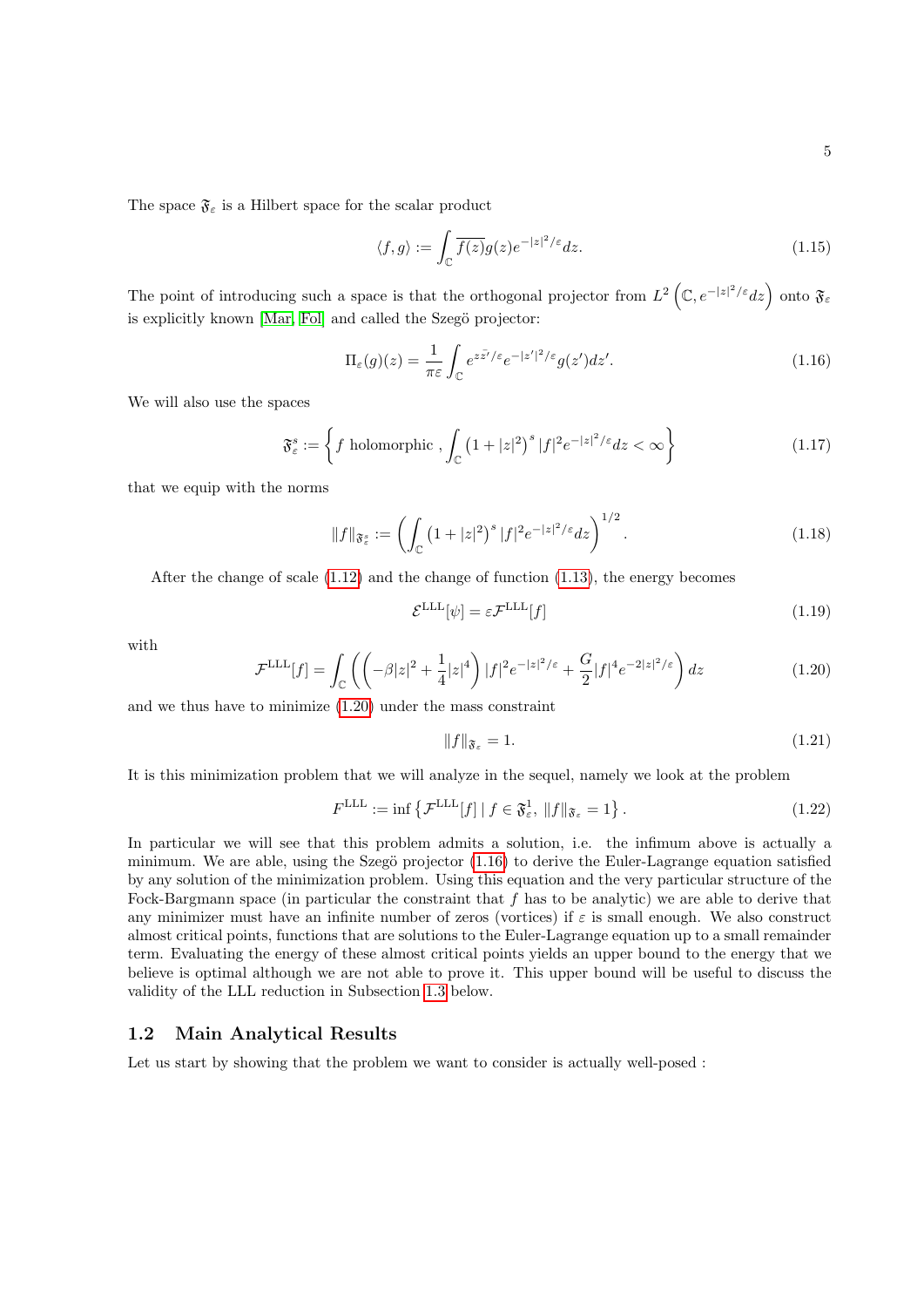### Theorem 1.1 (Well-posedness and Euler-Lagrange equation).

For any  $\varepsilon > 0$  fixed, the problem [\(1.22\)](#page-4-3) admits a solution in  $\mathfrak{F}^2_{\varepsilon}$ . Any minimizer is a solution to

$$
-\beta M_{\varepsilon} f + \frac{1}{4} \left( M_{\varepsilon}^2 f + \varepsilon M_{\varepsilon} f \right) + G \Pi_{\varepsilon} (e^{-|z|^2/\varepsilon} |f|^2 f) = \mu f \tag{1.23}
$$

where  $\mu$  is the Lagrange multiplier coming from the mass constraint and  $M_{\varepsilon}$  is the operator defined by

<span id="page-5-5"></span><span id="page-5-1"></span><span id="page-5-0"></span>
$$
M_{\varepsilon}f = \varepsilon \partial_z (zf). \tag{1.24}
$$

Alternatively, the Euler-Lagrange equation [\(1.23\)](#page-5-0) may be written

$$
(-\beta + \frac{1}{4}\varepsilon)\Pi_{\varepsilon}(|z|^2 f) + \frac{1}{4}\Pi_{\varepsilon}\left(|z|^2 \Pi_{\varepsilon}(|z|^2 f)\right) + G\Pi_{\varepsilon}(-|z|^2/\varepsilon|f|^2 f) = \mu f \tag{1.25}
$$

<span id="page-5-4"></span>or

$$
-\beta M_{\varepsilon}f + \frac{1}{4}\left(M_{\varepsilon}^2f + \varepsilon M_{\varepsilon}f\right) + \frac{G}{2}\bar{f}(\varepsilon \partial_z)[f^2(z/2)] = \mu f,\tag{1.26}
$$

where the operator  $\bar{f}(\varepsilon \partial_{z})$  is defined as

$$
\bar{f}(\varepsilon \partial_z)[g] := \sum_{k=0}^{+\infty} \overline{a_k}(\varepsilon \partial_z)^k g
$$

if  $f(z) = \sum a_k z^k$ .

Next we show that a minimizer of [\(1.22\)](#page-4-3) cannot have a finite number of zeros if  $\varepsilon$  is small enough. In particular, the minimum cannot be achieved by a polynomial.

#### <span id="page-5-2"></span>Theorem 1.2 (Infinite number of zeros).

If  $\varepsilon$  is sufficiently small, any solution to the minimization problem [\(1.22\)](#page-4-3) has an infinite number of zeros.

We will discuss this result in further details in Subsection [1.3](#page-7-0) and now describe the procedure we follow to construct approximate solutions to the Euler-Lagrange equation [\(1.25\)](#page-5-1).

As is the case for harmonically trapped condensates in fast rotation, we expect that in the range of parameters we explore the scales of the problem will decouple. Namely we expect any minimizer of [\(1.20\)](#page-4-1) to be of the form  $\alpha u$  where u varies on the scale of the vortex pattern (which is small compared to the size of the condensate) and  $\alpha$  is a slow varying profile giving the general shape of the condensate. The kind of profile  $\alpha$  we have in mind is a Thomas-Fermi distribution. More precisely,  $\alpha$  should look like a minimizer of the energy [\(1.20\)](#page-4-1) without the holomorphy constraint. Such a function has compact support and can thus not be in the LLL, but one can approach it by an LLL function which is an almost critical point for the energy [\(1.20\)](#page-4-1). We proceed as follow. Let us introduce

$$
u_{\tau}(z) = e^{-|z|^2/2\varepsilon} f_{\tau}(z), \quad f_{\tau}(z) = e^{z^2/2\varepsilon} \Theta\left(\sqrt{\frac{\tau_I}{\pi \varepsilon}} z, \tau\right)
$$
(1.27)

where  $\tau = \tau_R + i\tau_I$  is any complex number and

<span id="page-5-3"></span>
$$
\Theta(v,\tau) = \frac{1}{i} \sum_{n=-\infty}^{+\infty} (-1)^n e^{i\pi \tau (n+1/2)^2} e^{(2n+1)\pi iv}
$$
\n(1.28)

is the Jacobi Θ function (more precisely the  $\Theta_0$  function according to the classification of [\[Nie1\]](#page-19-15)). It has the property (see [\[Cha\]](#page-18-13) for more details)

$$
\Theta(v + k + l\tau, \tau) = (-1)^{k+l} e^{-2i\pi l v} e^{-i\pi l \tau} \Theta(v, \tau).
$$
\n(1.29)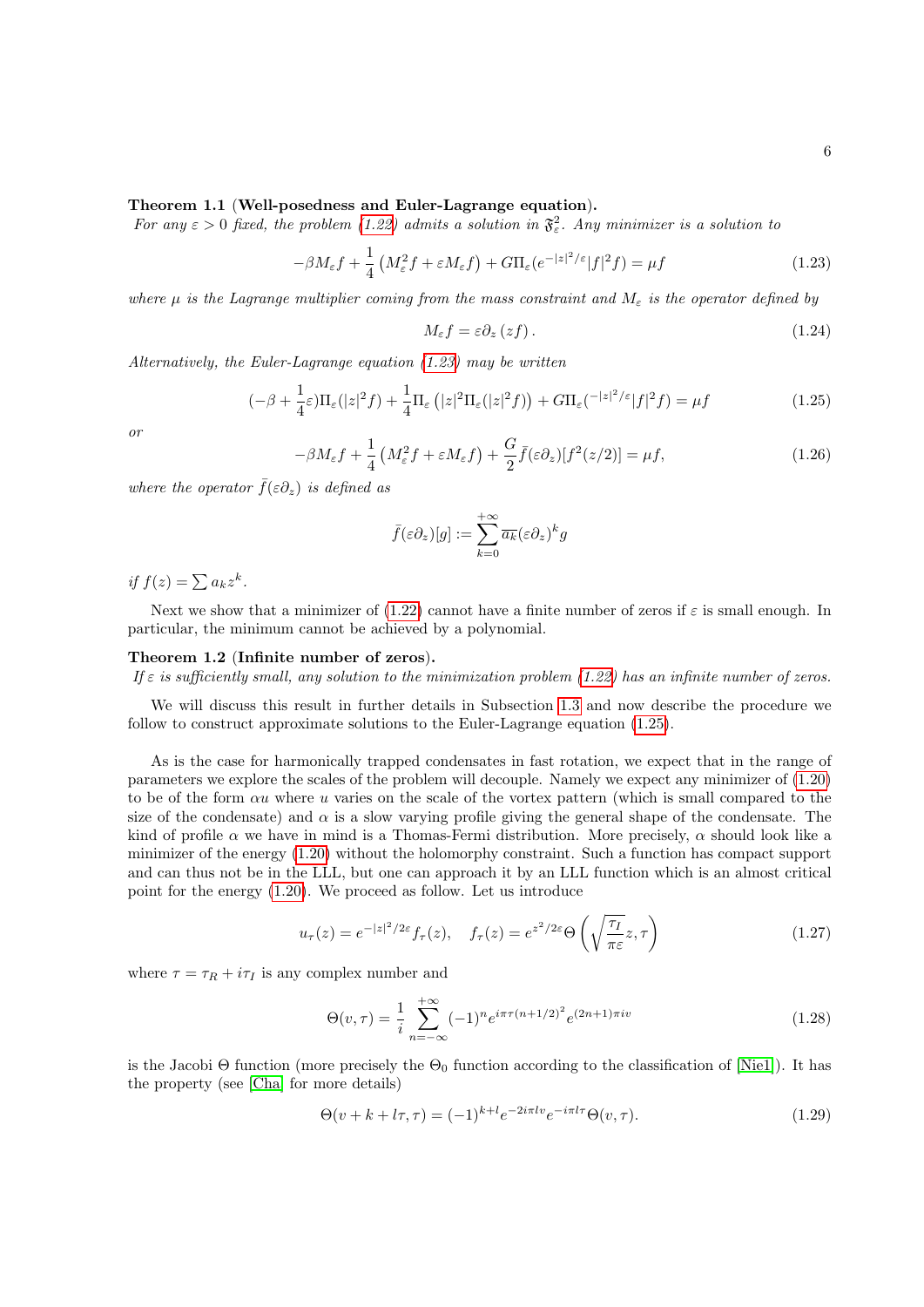The interest of introducing such functions is twofold. Firstly it is known [\[Cha\]](#page-18-13) that any function  $v$  whose modulus is periodic over the lattice  $\sqrt{\frac{\pi \varepsilon}{\tau_I}} \mathbb{Z} \oplus \sqrt{\frac{\pi \varepsilon}{\tau_I}} \mathbb{Z} \tau$ , vanishes exactly on the points of the lattice with simple zeros and such that  $g = v e^{|z|^2/2\varepsilon}$  is holomorphic must be proportional to  $u_{\tau}$ . Secondly, the function  $f_{\tau}$  is a solution to the Abrikosov problem (see e.g. [\[Abr\]](#page-18-1) and [\[ABN2,](#page-18-10) Section 4] for a detailed discussion)

$$
\Pi_{\varepsilon}(|f_{\tau}|^{2}e^{-|z|^{2}/\varepsilon}f_{\tau}) = \lambda_{\tau}f_{\tau}, \text{ with } \lambda_{\tau} = \int |u_{\tau}|^{2}b(\tau), \tag{1.30}
$$

<span id="page-6-4"></span><span id="page-6-0"></span>and

$$
b(\tau) = \frac{f |u_{\tau}|^4}{(f |u_{\tau}|^2)^2} = \sum_{k,l \in \mathbb{Z}} e^{-\pi |k\tau - l|^2 / \tau_I}.
$$
 (1.31)

Here we denote  $\oint v$  the average of a periodic function v. Equation [\(1.30\)](#page-6-0) is similar to [\(1.25\)](#page-5-1) without the potential term and with  $\mu = \lambda_{\tau}$  so that one can expect to obtain a solution of [\(1.25\)](#page-5-1) by a slight modification of  $f_{\tau}$ . We refer to [\[ABN1,](#page-18-11) [ABN2\]](#page-18-10) and references therein for details on the quantity  $b(\tau)$ . Let us just mention that it is minimum  $(b(\tau) \sim 1.16)$  for  $\tau = e^{2i\pi/3}$ , which corresponds to a hexagonal lattice. From now on we take

<span id="page-6-2"></span>
$$
\tau = e^{2i\pi/3}
$$

and denote  $b = b(e^{2i\pi/3})$ .

To obtain our approximate solutions we first multiply  $f_\tau$  by a slow varying profile  $\alpha$  with compact support and  $\int_{\mathbb{R}^2} |\alpha|^2 = 1$ . This trial state would correspond to having a regular hexagonal lattice of vortices in the bulk of the condensate (that is, the support of  $\alpha$ ). To obtain an admissible test function for the problem  $(1.22)$  we project  $\alpha f_{\tau}$  onto the Fock-Bargmann space and normalize it:

$$
f_{\alpha,\tau} = \frac{\Pi_{\varepsilon}(\alpha f_{\tau})}{\|\Pi_{\varepsilon}(\alpha f_{\tau})\|_{\mathfrak{F}_{\varepsilon}}}.
$$
\n(1.32)

Accordingly

$$
u_{\alpha,\tau} = f_{\alpha,\tau} e^{-|z|^2/2\varepsilon}.\tag{1.33}
$$

As for the choice of the appropriate  $\alpha$ , it turns out to be related to the following Thomas-Fermi energy functional :

<span id="page-6-1"></span>
$$
\mathcal{E}_b^{\rm TF}[\rho] = \int_{\mathbb{C}} \left( \left( -\beta |z|^2 + \frac{1}{4} |z|^4 \right) |\rho| + \frac{bG}{2} |\rho|^2 \right) dz. \tag{1.34}
$$

The associated minimization problem is

$$
E_b^{\rm TF} := \inf \left\{ \mathcal{E}_b^{\rm TF}[\rho] \, , \, \rho \ge 0, \, \int_{\mathbb{R}^2} |z|^2 \rho < +\infty, \, \int_{\mathbb{R}^2} \rho = 1 \right\}. \tag{1.35}
$$

Its solution is unique and given as

<span id="page-6-6"></span>
$$
\rho_b^{\rm TF} := \max\left(\frac{\mu_b^{\rm TF} + \beta |z|^2 - \frac{1}{4}|z|^4}{bG}, 0\right) \tag{1.36}
$$

where the chemical potential  $\mu_b^{\text{TF}}$  appears as a Lagrange multiplier in the equation associated to the minimization [\(1.35\)](#page-6-1) ans is thus fixed by the constraint  $\int_{\mathbb{R}^2} \rho_b^{\rm TF} = 1$ . We have the following result :

#### <span id="page-6-3"></span>Theorem 1.3 (Almost critical points).

Let  $\alpha$  be a profile satisfying

<span id="page-6-5"></span>
$$
|\alpha(z)|^2 = \rho_b^{\rm TF} \tag{1.37}
$$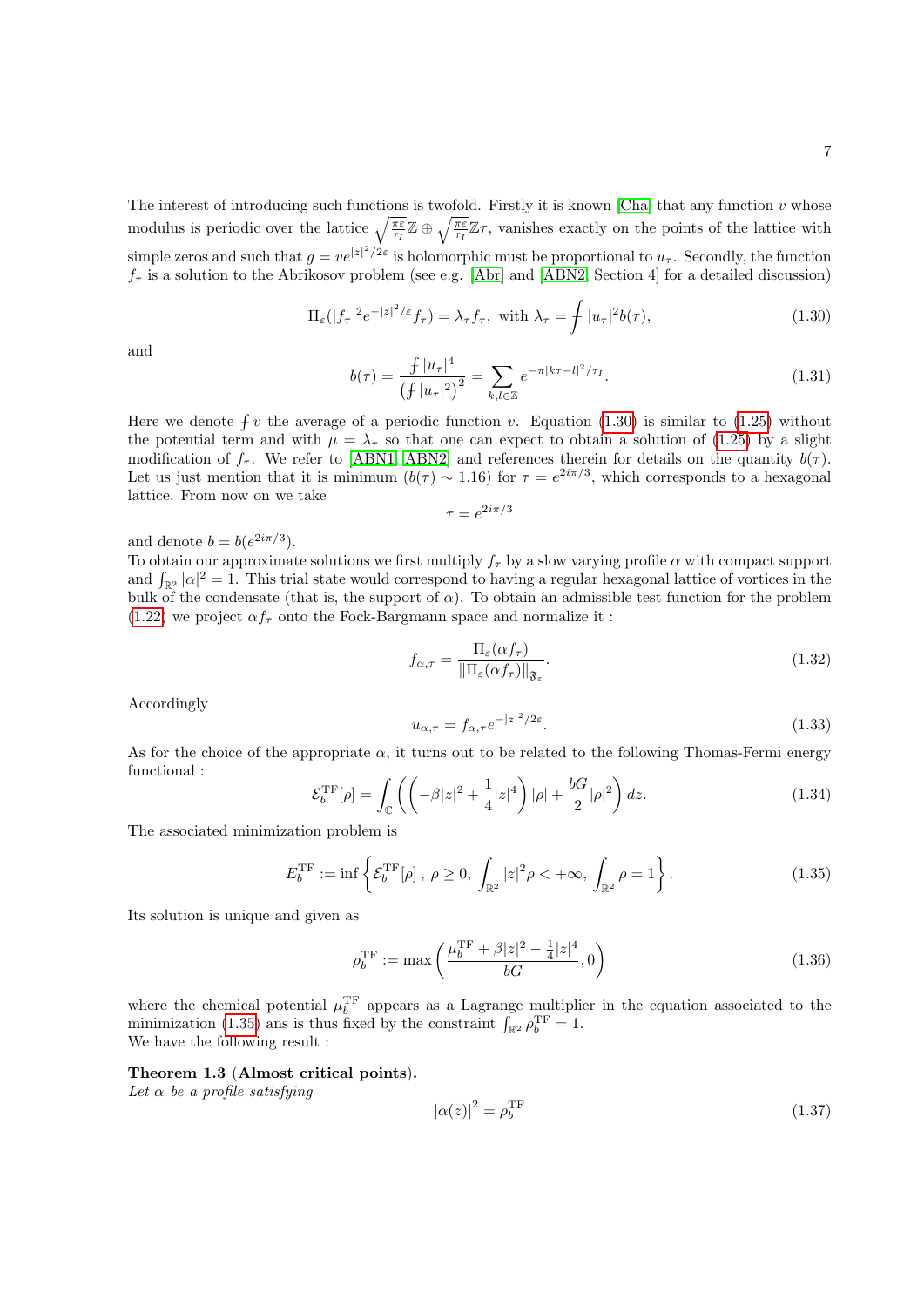and  $f_{\alpha,\tau}$  be the associated function via formula [\(1.32\)](#page-6-2). There holds

$$
(-\beta + \frac{1}{4}\varepsilon)\Pi_{\varepsilon}(|z|^2 f_{\alpha,\tau}) + \frac{1}{4}\Pi_{\varepsilon}(|z|^2 \Pi_{\varepsilon}(|z|^2 f_{\alpha,\tau})) + G\Pi_{\varepsilon}(e^{-|z|^2/\varepsilon}|f_{\alpha,\tau}|^2 f_{\alpha,\tau}) = \mu_b^{\text{TF}} f_{\alpha,\tau} + R_{\varepsilon}
$$
(1.38)

where  $||R_{\varepsilon}||_{\mathfrak{F}_{\varepsilon}} \leq C\varepsilon^{1/4}$ . Moreover

$$
\mathcal{F}^{\text{LLL}}[f_{\alpha,\tau}] = \int_{\mathbb{C}} \left( \left( -\beta |z|^2 + \frac{1}{4} |z|^4 \right) |\alpha|^2 + \frac{bG}{2} |\alpha|^4 \right) dz + O(\varepsilon^{1/4}) \tag{1.39}
$$

<span id="page-7-1"></span>and thus

<span id="page-7-3"></span><span id="page-7-2"></span>
$$
F^{\text{LLL}} \leq \mathcal{F}^{\text{LLL}}[f_{\alpha,\tau}] = E_b^{\text{TF}} + O(\varepsilon^{1/4}).\tag{1.40}
$$

### <span id="page-7-0"></span>1.3 Discussion

In this subsection we discuss some of the physical insights that one can obtain from our theorems, and some of the questions that can not be answered analytically, for which we will rely on numerical simulations.

Let us first comment a little bit more the ideas behind the construction leading to Theorem [1.3.](#page-6-3) It is known from the experiments that in the regime we consider, the condensate should contain a very large number of vortices. Theorem [1.2](#page-5-2) also suggests to use a trial function containing as many vortices as possible, although it does not give information on their locations. On the other hand the trapping potential will force the condensate to live essentially in a bounded region, the complement of which will be a region of very low matter density. It is natural to think that, at least in the bulk, the vortices will form a regular hexagonal lattice. This is widely observed in experiments and numerical simulations.

Combining these two requirements, we arrive at a trial function of the form  $c\alpha f_\tau$  where  $f_\tau$  is defined in  $(1.27)$ ,  $\alpha$  is a function with compact support and c a normalization factor. Such a function is of course not in the Fock-Bargmann space : it has compact support and thus cannot be holomorphic. To obtain an admissible trial state we project it onto  $\mathfrak{F}_{\varepsilon}$  using the Szegö projector. Computing the energy of such a trial function consists of essentially two steps (see Subsection [2.3](#page-12-0) for the detailed proof). First, using a remarkable result from [\[ABN2\]](#page-18-10) we have (see Lemma [2.1](#page-12-1) below for a precise statement)

$$
\Pi_{\varepsilon}(\alpha f_{\tau}) \sim \alpha f_{\tau}
$$

when  $\varepsilon \to 0$ . Thus the projection onto the Fock-Bargmann space has no effect on the energy to leading order and we obtain

$$
\mathcal{F}^{\text{LLL}}[f_{\alpha,\tau}] \sim ||\Pi_{\varepsilon}(\alpha f_{\tau})||_{\mathfrak{F}_{\varepsilon}}^{-2} \int_{\mathbb{C}} \left( -\beta |z|^2 + \frac{1}{4}|z|^4 \right) |\alpha|^2 |f_{\tau}|^2 e^{-|z|^2/\varepsilon} dz + ||\Pi_{\varepsilon}(\alpha f_{\tau})||_{\mathfrak{F}_{\varepsilon}}^{-4} \frac{G}{2} \int_{\mathbb{C}} |\alpha|^4 |f_{\tau}|^4 e^{-2|z|^2/\varepsilon} dz.
$$

Now,  $|f_{\tau}|e^{-|z|^2/2\varepsilon} = |u_{\tau}|$  is periodic over a lattice whose period is very small  $(\propto \varepsilon^{1/2})$ , whereas  $\alpha$  is chosen with a support of fixed size. Therefore one should expect a homogenization effect leading to

$$
\mathcal{F}^{\text{LLL}}[f_{\alpha,\tau}] \sim \|\Pi_{\varepsilon}(\alpha f_{\tau})\|_{\mathfrak{F}_{\varepsilon}}^{-2} \int |u_{\tau}|^2 \int_{\mathbb{C}} \left( -\beta |z|^2 + \frac{1}{4}|z|^4 \right) |\alpha|^2 dz + \|\Pi_{\varepsilon}(\alpha f_{\tau})\|_{\mathfrak{F}_{\varepsilon}}^{-4} \int |u_{\tau}|^4 \frac{G}{2} \int_{\mathbb{C}} |\alpha|^4 dz.
$$

Computing the norm of  $\Pi_{\varepsilon}(\alpha f_{\tau})$  uses the same ideas and leads to

$$
\|\Pi_{\varepsilon}(\alpha f_{\tau})\|_{\mathfrak{F}_{\varepsilon}} \sim \left(\int |u_{\tau}|^2\right)^{1/2}.
$$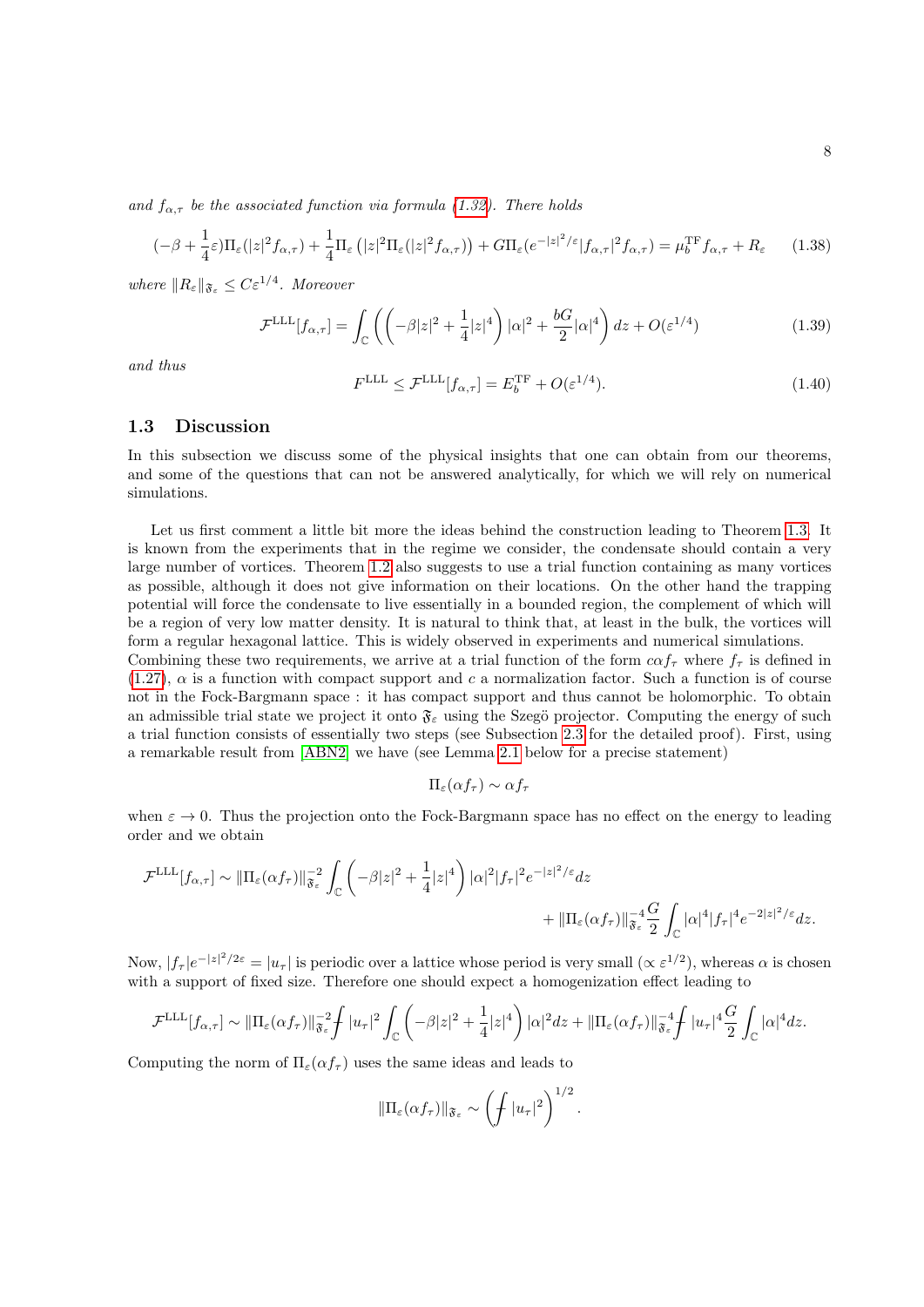Finally, using [\(1.31\)](#page-6-4),

$$
\mathcal{F}^{\text{LLL}}[f_{\alpha,\tau}] \sim \int_{\mathbb{C}} \left( \left( -\beta |z|^2 + \frac{1}{4}|z|^4 \right) |\alpha|^2 + \frac{bG}{2} |\alpha|^4 \right) dz
$$

and one immediately sees that the optimal choice for  $\alpha$  is the one we made in [\(1.37\)](#page-6-5). One should note that the only contribution of the vortex structure to the leading order of the energy is through the coefficient b, which depends on the type of lattice we choose and is minimum for the hexagonal lattice.

We do believe that this construction is optimal, but a proof of a lower bound matching  $(1.40)$  would probably require to show that the vortices of a true minimizer of the energy are located close to the sites of a regular lattice. This is a difficult question, linked to the crystallization problem, and remains a challenging open problem in more than one context, see [\[ABN2,](#page-18-10) [SS\]](#page-20-4) and references therein. We have however the easy but non-optimal lower bound

<span id="page-8-2"></span>
$$
E_1^{\rm TF} \le F^{\rm LLL} \tag{1.41}
$$

where  $E_1^{\text{TF}}$  is defined by taking  $b = 1$  in [\(1.35\)](#page-6-1). This follows by minimizing  $\mathcal{F}^{\text{LLL}}[f]$  with respect to  $fe^{-|z|^2/2\varepsilon}$ , dropping the constraint that this function should be in the LLL. As b is a constant, this lower bound confirms that  $E_b^{\text{TF}}$  gives at least the order of magnitude of the energy. The gap between the upper and the lower bound lies in the coefficient  $b$  that takes into account the density modification due to the presence of a large number of vortices. Filling this gap would be a first step towards a rigorous proof of the onset of the Abrikosov lattice in this regime.

Although we have no rigorous proof that the trial state [\(1.32\)](#page-6-2) accurately describes the true state of affairs, it is useful for a physical discussion to give some details on this function. The analysis of a profile such as [\(1.36\)](#page-6-6) has already been carried out in [\[FJS,](#page-19-5) [ABD\]](#page-18-4), so we only adapt and summarize their results. The critical rotation speed for the condensate to develop a central hole is

$$
\Omega_c = 1 + \left(\frac{3k^2 b G}{8\pi}\right)^{1/3}.\tag{1.42}
$$

For subcritical velocities, the behavior of the condensate is not qualitatively different from that of a harmonically trapped condensate, so we focus on velocities  $\Omega > \Omega_c$ . In our scaling (see [\(1.11\)](#page-3-2)) this is equivalent to the requirement  $\beta \geq (3bG)^{1/3}(8\pi)^{-1/3}$ . Then the inner and outer radii of the condensate  $R_{\pm}$  are given by the relations

<span id="page-8-1"></span>
$$
R_{+}^{2} + R_{-}^{2} = 4\beta, \quad R_{+}^{2} - R_{-}^{2} = (24bG)^{1/3}, \tag{1.43}
$$

the chemical potential is

$$
\mu_b^{\rm TF} = \left(\frac{3bG}{8\pi}\right)^{2/3} - \beta^2 \tag{1.44}
$$

<span id="page-8-0"></span>and the energy is

$$
E_b^{\rm TF} = \frac{3}{5} \left( \frac{3bG}{8\pi} \right)^{2/3} - \beta^2.
$$
 (1.45)

In the case of a disc-shaped condensate, the order of magnitudes of the corresponding quantities is the same as above.

This information allows to check a posteriori the validity of our analysis. First, the LLL reduction should be valid if the energy  $F^{\text{LLL}}$  is much smaller than the spectral gap between the Lowest Landau Level and the first excited level. In our scaling, this gap is  $\alpha \varepsilon^{-1} = k^{-1/3}$ , and thus from [\(1.40\)](#page-7-1) and [\(1.45\)](#page-8-0) we deduce that the reduction is valid if

$$
G \ll k^{-1/2}, \ \beta \ll k^{-1/6}.\tag{1.46}
$$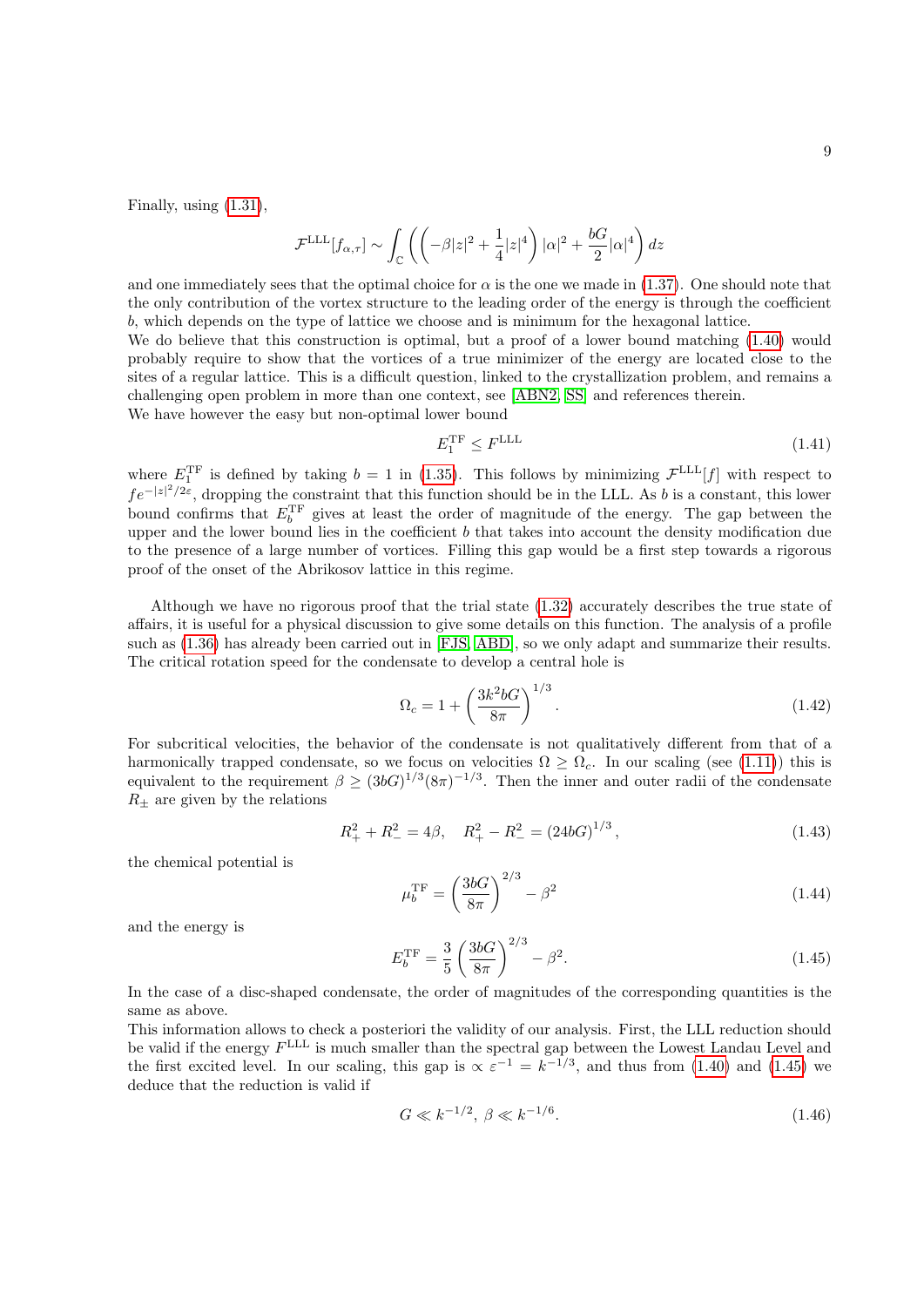One could probably show rigorously that the LLL reduction is valid under these conditions, working in the spirit of [\[AB2\]](#page-18-8). Note that we have considered  $\beta$  and G as fixed in this paper so a rigorous proof would require to track the dependence on this parameters of our remainder terms. At least one condition will appear for sure if one wants to use our upper bound : we have used a (elementary) homogenization argument which requires the number of vortices in the support of  $\rho_b^{\text{TF}}$  to be large compared to 1. Given that the vortices lie on a lattice of period  $\propto \varepsilon^{1/2} = k^{1/6}$  and using [\(1.43\)](#page-8-1) we arrive at the condition

$$
k \ll G. \tag{1.47}
$$

It is interesting to remark (tracking the dependence on  $\beta$  and G in the proof of Theorem [1.2\)](#page-5-2) that under the above condition the number of vortices for the true minimizer should be infinite. We also note that, as we require both  $k \ll G$  and  $G \ll \frac{1}{4}$  $\frac{1}{k}$ , necessarily  $k \ll 1$ , which justifies our study of a small anharmonicity regime.

Finally, interesting questions arise about the vortex pattern displayed by a minimizer of the energy. If one believes that a minimizer is close to our trial state  $(1.32)$ , then the property

### $\Pi_{\varepsilon}(\alpha f_{\tau}) \sim \alpha f_{\tau}$

that holds true in  $L^{\infty}$  (amongst other topologies, see Lemma [2.1](#page-12-1) below) indicates that the vortices should lie close to the sites of an hexagonal lattice in the region of significant matter density, that is the support of  $\rho_b^{\text{TF}}$ . Very little information however can be obtained about vortices lying in the region of low density.

These 'invisible vortices' have nevertheless a contribution : as shown in [\[AB1,](#page-18-9) [ABD\]](#page-18-4), they help create the average Thomas-Fermi density profile. Indeed, if the vortex pattern was regular in the whole complex plane, one would obtain a Gaussian density profile. More precisely it is to be expected that the regular vortex lattice will be distorted close to the edge of the condensate, resulting in invisible vortices that will help shape the condensate. An interesting question (see e.g. [\[ABD,](#page-18-4) [FJS,](#page-19-5) [KTU\]](#page-19-9)) is then, when  $\Omega$  is above  $\Omega_c$  and the condensate has an annular shape, what is the vortex distribution inside the hole ? In particular : do vortices gather in a central multi-quantized vortex ?

A nice feature of the LLL regime is that the condensate is completely determined by the location of its vortices, and one can thus minimize the energy numerically by varying the locations of the zeros of the wave-function. This gives a direct access to the optimal vortex pattern and allows to spot precisely the 'invisible vortices'. A direct minimization of the Gross-Pitaevskii energy would not give such an information because one should a posteriori look for density dips in a region where the density is already very small.

We have adapted the numerical method of [\[ABD\]](#page-18-4) to the present setting and focused on the case where the condensate is annular. We refer to Section [3](#page-14-0) for details. In particular we find invisible vortices both outside the outer edge of the condensate and in the central hole of low density, with multiply quantized vortices appearing at the center of the trap. We also find a good agreement between the optimal value of the energy numerically computed and the upper bound [\(1.40\)](#page-7-1), thus giving another argument for the optimality of our construction.

The rest of the paper is organized as follows : in Section [2](#page-9-0) we prove our analytical results, the proof of each theorem occupying a subsection. In Section [3](#page-14-0) we describe our numerical method and present our results.

# <span id="page-9-0"></span>2 Proofs

### <span id="page-9-1"></span>2.1 The Minimization Problem

We prove Theorem [1.1.](#page-4-4) In this subsection, all parameters are considered as fixed.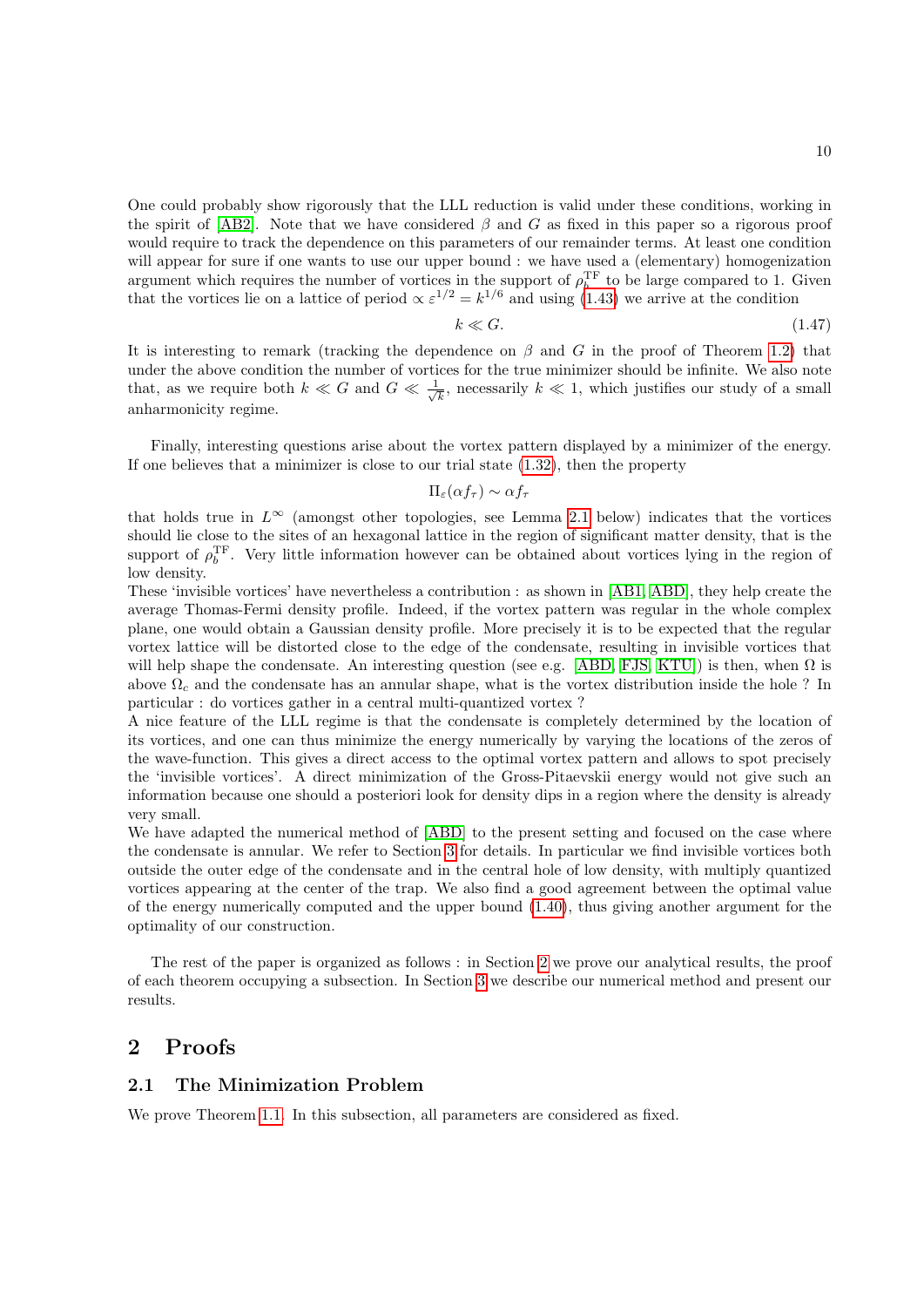*Proof of Theorem [1.1.](#page-4-4)* We first note (see [\(1.41\)](#page-8-2)) that the energy functional  $\mathcal{F}^{\text{LLL}}$  is indeed bounded below in the minimization domain we have chosen [\(1.22\)](#page-4-3).

Our energy is defined only for  $f \in \mathfrak{F}_{\varepsilon}^2$ , so we take the convention that  $\mathcal{F}^{\text{LLL}}[f] = +\infty$  if  $f \notin \mathcal{F}_{\varepsilon}^2$ . Let  $(f_n)_{n\in\mathbb{N}}$  be a minimizing sequence for  $(1.22)$  and  $u_n = f_n e^{-|z|^2/\varepsilon}$ . We note that

$$
\int_{\mathbb{C}} |z|^2 |u_n|^2 \le \left(\int_{\mathbb{C}} |u_n|^2\right)^{1/2} \left(\int_{\mathbb{C}} |z|^4 |u_n|^2\right)^{1/2} = \left(\int_{\mathbb{C}} |z|^4 |u_n|^2\right)^{1/2}
$$

because of the mass constraint. We deduce that

$$
\mathcal{F}^{\text{LLL}}[f_n] \ge \frac{1}{4} \int_{\mathbb{C}} |z|^4 |u_n|^2 dz - |\beta| \left( \int_{\mathbb{C}} |z|^4 |u_n|^2 dz \right)^{1/2}
$$

and thus the sequence  $(|z|^2 u_n)_n$  is bounded in  $L^2$  whatever the sign of  $\beta$ . This implies that  $(f_n)_n$  is bounded in  $\mathfrak{F}^2_{\varepsilon}$ . In [\[ABN2\]](#page-18-10) it is proved by using the Bargmann transform that  $\mathfrak{F}^1_{\varepsilon}$  is compactly embedded in  $\mathfrak{F}_{\varepsilon}$ . Similarly  $\mathfrak{F}_{\varepsilon}^2$  is compactly embedded <sup>[1](#page-10-0)</sup> in  $\mathfrak{F}_{\varepsilon}^1$ . We thus have (possibly after extraction of a subsequence) the convergence of  $f_n$  to some limit analytic function f, strongly in  $\mathfrak{F}_{\varepsilon}$ , strongly in  $\mathfrak{F}_{\varepsilon}$  and weakly in  $\mathfrak{F}^2_{\varepsilon}$ . We deduce that

$$
\inf_{n} \int_{\mathbb{C}} \left( -\beta |z|^2 + \frac{1}{4} |z|^4 \right) |f_n|^2 e^{-|z|^2/\varepsilon} \ge \int_{\mathbb{C}} \left( -\beta |z|^2 + \frac{1}{4} |z|^4 \right) |f|^2 e^{-|z|^2/\varepsilon}.
$$

and

$$
||f||_{\mathfrak{F}_{\varepsilon}}=1.
$$

On the other hand, denoting

$$
||f||_{A_{\varepsilon}^p} := \left(\frac{1}{\pi h} \int_{\mathbb{C}} |f(z)|^p e^{-|z|^2/\varepsilon} dz\right)^{1/p} \tag{2.1}
$$

 $1/2$ 

it is proved in [\[Car,](#page-18-14) Theorem 4] (see also [\[ABN2,](#page-18-10) Section 2.2]) that for any entire function  $f$ 

$$
||f(e^{-t}\cdot)||_{A_{\varepsilon}^{q}} \le ||f||_{A_{\varepsilon}^{p}}, \text{ for any } 0 < p < q \text{ such that } e^{-t} \le \frac{p^{1/2}}{q^{1/2}}.
$$
 (2.2)

where  $f(e^{-t})$  is the function mapping z to  $f(e^{-t}z)$ . Taking  $t = \frac{\log 2}{2}$ ,  $p = 2$  and  $q = 4$  we deduce that for any entire function  $f$ 

$$
\left(\int_{\mathbb{C}}|f|^4e^{-2|z|^2/\varepsilon}dz\right)^{1/4}\leq C\|f\|_{\mathfrak{F}_{\varepsilon}}.
$$

Thus our sequence  $(f_n)_n$  is also bounded in  $A_\varepsilon^4$  and we can assume (after a possible further extraction) that the convergence of  $f_n$  to f holds also in the weak topology of  $A_{\varepsilon}^4$ . In particular, by convexity, there holds

$$
\inf_{n} \int_{\mathbb{C}} |f_n|^4 e^{-2|z|^2/\varepsilon} dz \ge \int_{\mathbb{C}} |f|^4 e^{-2|z|^2/\varepsilon} dz
$$

which concludes the proof that

$$
\mathcal{F}^{\text{LLL}}[f] \le \inf_n \mathcal{F}^{\text{LLL}}[f_n]
$$

and thus the proof that f minimizes  $\mathcal{F}^{\text{LLL}}$  under the mass constraint. We turn to the derivation of the Euler-Lagrange equation. The weak derivative of the functional  $\mathcal{F}^{\text{LLL}}$ at  $f$  along  $g$  is given by

$$
D\mathcal{F}^{\text{LLL}}(f) \cdot g = \int_{\mathbb{C}} \left( \left( -\beta |z|^2 + \frac{1}{4}|z|^4 \right) \bar{f} g e^{-|z|^2/\varepsilon} + \frac{G}{2} |f|^2 \bar{f} g e^{-2|z|^2/\varepsilon} \right) dz.
$$

<span id="page-10-0"></span><sup>&</sup>lt;sup>1</sup>Roughly speaking, the Bargman transforms maps  $\mathfrak{F}^s_{\varepsilon}$  onto the Sobolev space  $H^s$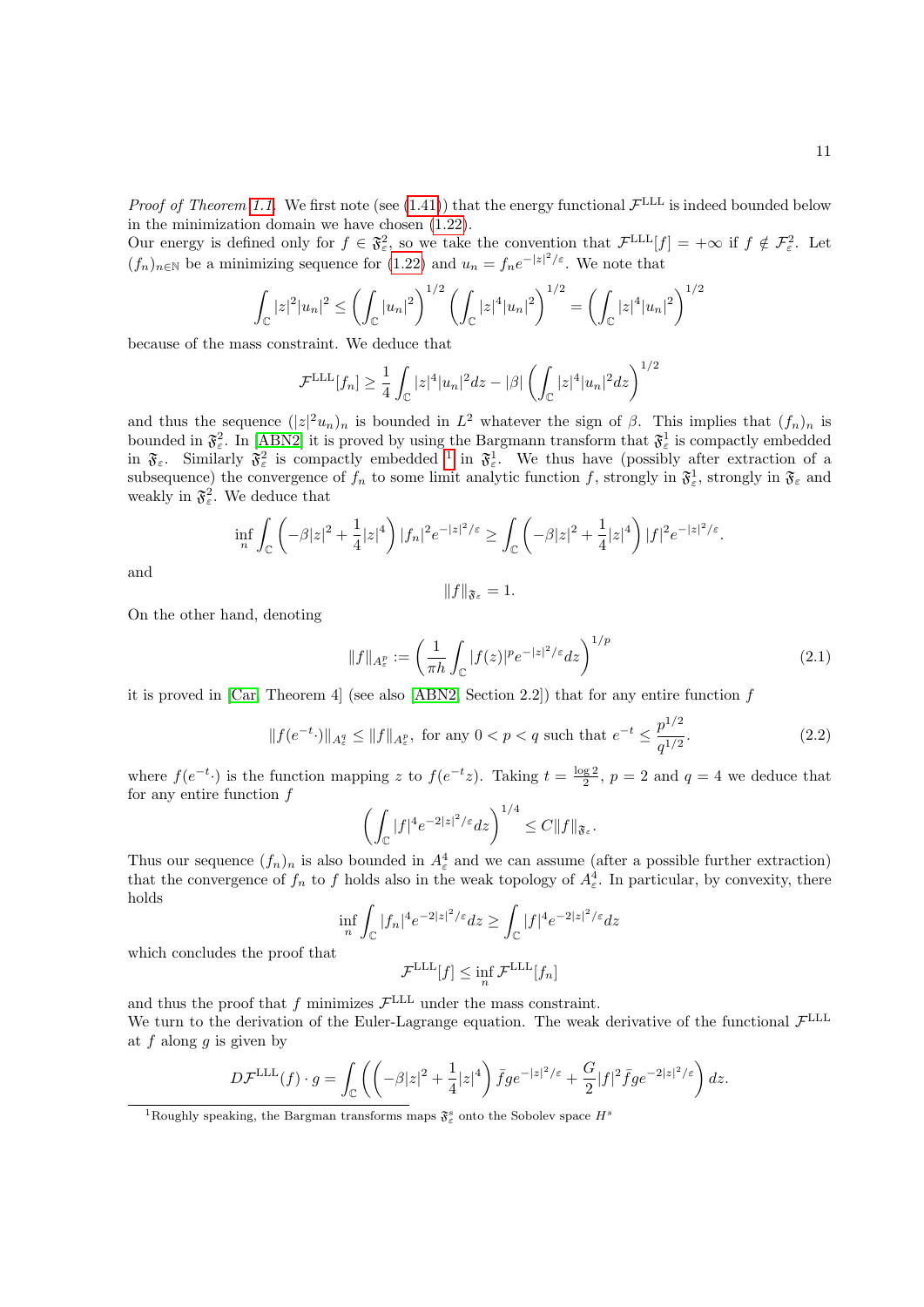Using an integration by parts and  $\partial_{\bar{z}}f = \partial_{\bar{z}}g = 0$  on the first term and the fact that  $\Pi_{\varepsilon}(g) = g$  on the second term, we obtain  $(1.23)$ .

Equation [\(1.26\)](#page-5-4) is obtained from [\(1.23\)](#page-5-0) exactly as in [\[ABN2,](#page-18-10) Proposition 3.2] with some algebra on the non-linear term. To get [\(1.25\)](#page-5-1) we use an integration by parts to show that  $M_{\varepsilon}f = \Pi_{\varepsilon}(|z|^2 f)$ . Then  $M_{\varepsilon}^2 f = \Pi_{\varepsilon}(|z|^2 \Pi_{\varepsilon}(|z|^2 f))$  and we get the result.

<span id="page-11-1"></span> $\Box$ 

12

# <span id="page-11-0"></span>2.2 Infinite Number of Zeros

We now prove that any minimizer of  $(1.22)$  has an infinite number of zeros. The argument is by contradiction and in two steps, using the two equivalent forms of the Euler-Lagrange equation [\(1.23\)](#page-5-0) and  $(1.26).$  $(1.26).$ 

### Proof of Theorem [1.2.](#page-5-2)

Step 1. Suppose f has a finite number of zeros. Then one may write  $f(z) = P(z)e^{\varphi(z)}$  where P is a polynomial and  $\varphi$  is a holomorphic function. Now  $f \in \mathfrak{F}_{\varepsilon}$  and the condition  $\int_{\mathbb{C}} |f|^2 e^{-|z|^2/\varepsilon} dz < \infty$ implies that  $Re(\varphi(z)) \leq |z|^2/(2\varepsilon)$ . It is well-known (see [\[Boa\]](#page-18-15) for example) that a holomorphic function can satisfy this condition only if it is a polynomial of degree less than 2. Therefore we know that

$$
f(z) = P(z)e^{\alpha_1 z + \alpha_2 z^2}
$$
\n
$$
(2.3)
$$

and the integrability condition on f implies  $\alpha_2 \leq 1/(2\varepsilon)$ . Injecting [\(2.3\)](#page-11-1) in [\(1.23\)](#page-5-0) and comparing the exponential growth of the different terms of [\(1.23\)](#page-5-0) as in [\[ABN2\]](#page-18-10) yields  $\alpha_1 = \alpha_2 = 0$ . So, if f has a finite number of zeros, it is a polynomial.

Step 2. Now, suppose f is a polynomial of degree  $n$ 

$$
f(z) = \sum_{k=0}^{n} a_k z^k
$$

and inject this in [\(1.26\)](#page-5-4). The term

$$
-\beta M_{\varepsilon} f + \frac{1}{4} \left( M_{\varepsilon}^2 f + \varepsilon M_{\varepsilon} f \right)
$$

is a polynomial of degree n, by the very definition [\(1.24\)](#page-5-5) of  $M<sub>\epsilon</sub>$ . Therefore [\(1.26\)](#page-5-4) implies that the term

$$
\frac{G}{2}\bar{f}(\varepsilon\partial_z)[f^2(z/2)] = \sum_{k=0}^n (\varepsilon\partial_z)^k [f^2(z/2)]
$$

is also of degree n. But  $(\varepsilon \partial_z)^k [f^2(z/2)]$  is of degree  $2n - k$ , so that it must be that  $a_k = 0$  for any  $k < n$ . Then  $f$  is of the form

$$
f(z) = a_n z^n,
$$

with

$$
|a_n|^2 = \left(\pi \varepsilon^{n+1} n! \right)^{-1}
$$

because of the normalization of f in  $\mathfrak{F}_{\varepsilon}$ . Injecting this a last time in [\(1.26\)](#page-5-4) yields

$$
-\beta(n+1)\varepsilon + \frac{G}{2} \frac{(2n)!}{\pi \varepsilon 2^{2n+1}(n!)^2} - \mu + \frac{1}{4} (2\varepsilon^2 + n\varepsilon^2 + n(n-1)\varepsilon^2) = 0.
$$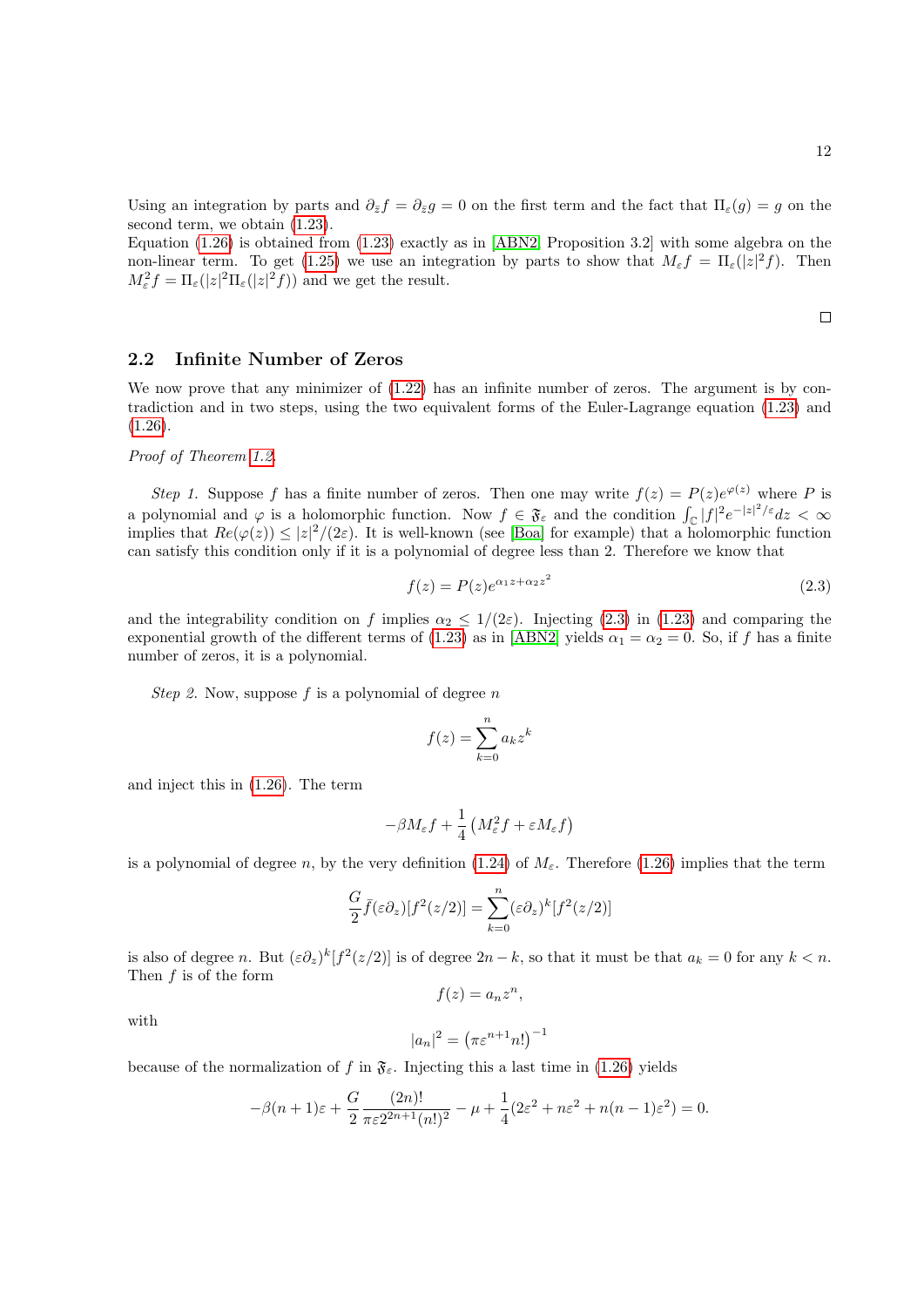Using the improved Stirling formula  $[Rob]$  we obtain a condition on n:

$$
\mu + \beta \varepsilon \ge -\beta n\varepsilon + \frac{Ge^{-1/12}}{2\pi\varepsilon\sqrt{n}} + \frac{\varepsilon^2}{2} + \frac{n^2\varepsilon^2}{4} + \frac{3n\varepsilon^2}{4}.
$$
\n(2.4)

We now need to bound the chemical potential  $\mu$ : taking the  $\mathcal{F}_{\varepsilon}$ -scalar product of each side of [\(1.23\)](#page-5-0) with f yields

$$
\mu \le 2\mathcal{F}^{\text{LLL}}[f] + \beta^2 - \frac{\beta \varepsilon}{2} + \frac{\varepsilon^2}{16}.\tag{2.5}
$$

Here we used the fact that the spectrum of  $-\beta M_{\varepsilon} + \frac{1}{4} \left( M_{\varepsilon}^2 + \varepsilon M_{\varepsilon} \right)$  is bounded below by  $\beta^2 - \frac{\beta \varepsilon}{2} + \frac{\varepsilon^2}{16}$ . This follows by noting that the spectrum of  $M_{\varepsilon}$  is constituted by the eigenvalues  $(n + 1)h$  with (nonnormalized) eigenvectors  $z^n$ . We use the upper bound on  $\mathcal{F}^{LLL}[f]$  of Theorem [1.3](#page-6-3) (see Subsection [2.3](#page-12-0) for the proof) to deduce

<span id="page-12-2"></span>
$$
\frac{6}{5}\left(\frac{3bG}{8\pi}\right)^{2/3} - \beta^2 - \frac{\beta\varepsilon}{2} - \frac{7\varepsilon^2}{16} \ge -\beta n\varepsilon + \frac{Ge^{-1/12}}{2\pi\varepsilon\sqrt{n}} + \frac{n^2\varepsilon^2}{4} + \frac{3n\varepsilon^2}{4}.
$$
\n(2.6)

Minimizing the right-hand side of  $(2.6)$  with respect to n (taken as a continuous variable as it should be very large when  $\varepsilon$  is small) for fixed  $\varepsilon$  yields

$$
n \sim \left(\frac{Ge^{-1/12}}{2\pi}\right)^{2/5} \varepsilon^{-6/5}
$$
 (2.7)

and we deduce

$$
G^{2/3} \ge C \left( G^{4/5} \varepsilon^{-2/5} - \beta G^{2/5} \varepsilon^{-1/5} + \beta^2 \right)
$$

which is a contradiction if  $\varepsilon$  is small enough.

### <span id="page-12-0"></span>2.3 Construction of Critical Points

The proof of Theorem [1.3](#page-6-3) requires the following result taken from [\[ABN2\]](#page-18-10), that we quote for convenience. Here we abuse notations by taking the  $\mathfrak{F}^s_{\varepsilon}$  norm of non-holomorphic functions.

### <span id="page-12-1"></span>Lemma 2.1 ( [\[ABN2\]](#page-18-10) Estimates for  $f_{\alpha,\tau}$ ).

<span id="page-12-3"></span>Let  $\gamma \in C^{0,1/2}(\mathbb{C}, \mathbb{C})$  have compact support in  $B_{R_0}$ . If  $g \in \mathfrak{F}_{\varepsilon}^s$  for some s, then  $\Pi_{\varepsilon}(\gamma g) \in \mathfrak{F}_{\varepsilon}^{s'}$  for any  $s' \in \mathbb{R}$  and

$$
\|\Pi_{\varepsilon}(\gamma g) - \gamma g\|_{\mathfrak{F}_{\varepsilon}^{s'}} \le C_{s,s',R_0} \|\gamma\|_{C^{0,1/2}} \|g\|_{\mathfrak{F}_{\varepsilon}^s} \varepsilon^{1/4}.
$$
\n(2.8)

If  $v = e^{-|z|^2/\varepsilon} g \in L^p(B_{R_0})$  for  $1 \le p \le +\infty$  then

$$
\left\| \left( \Pi_{\varepsilon}(\gamma g) - \gamma g \right) e^{-|z|^2/\varepsilon} \right\|_{L^p} \le C_{p, R_0} \|\gamma\|_{C^{0, 1/2}} \|v\|_{L^p(B_{R_0})}.
$$
\n(2.9)

We now provide the

*Proof of Theorem [1.3.](#page-6-3)* Let  $\alpha \in C^{0,1/2}(\mathbb{C}, \mathbb{C})$  have a fixed compact support and satisfy

<span id="page-12-6"></span><span id="page-12-5"></span><span id="page-12-4"></span>
$$
\int_{\mathbb{C}} |\alpha|^2 = 1. \tag{2.10}
$$

We first claim that for any  $\nu \in \mathbb{R}$ 

$$
(-\beta + \frac{1}{4}\varepsilon)\Pi_{\varepsilon}(|z|^2 f_{\alpha,\tau}) + \frac{1}{4}\Pi_{\varepsilon}(|z|^2 \Pi_{\varepsilon}(|z|^2 f_{\alpha,\tau})) + G\Pi_{\varepsilon}(e^{-|z|^2/\varepsilon}|f_{\alpha,\tau}|^2 f_{\alpha,\tau}) - \nu f_{\alpha,\tau}
$$
  

$$
= \|\Pi_{\varepsilon}(\alpha f_{\tau})\|_{\mathfrak{F}_{\varepsilon}}^{-1} \Pi_{\varepsilon} \left( \left( -\beta |z|^2 + \frac{1}{4}|z|^4 + Gb|\alpha|^2 - \nu \right) \alpha f_{\tau} \right) + R_{\varepsilon}, \quad (2.11)
$$

 $\Box$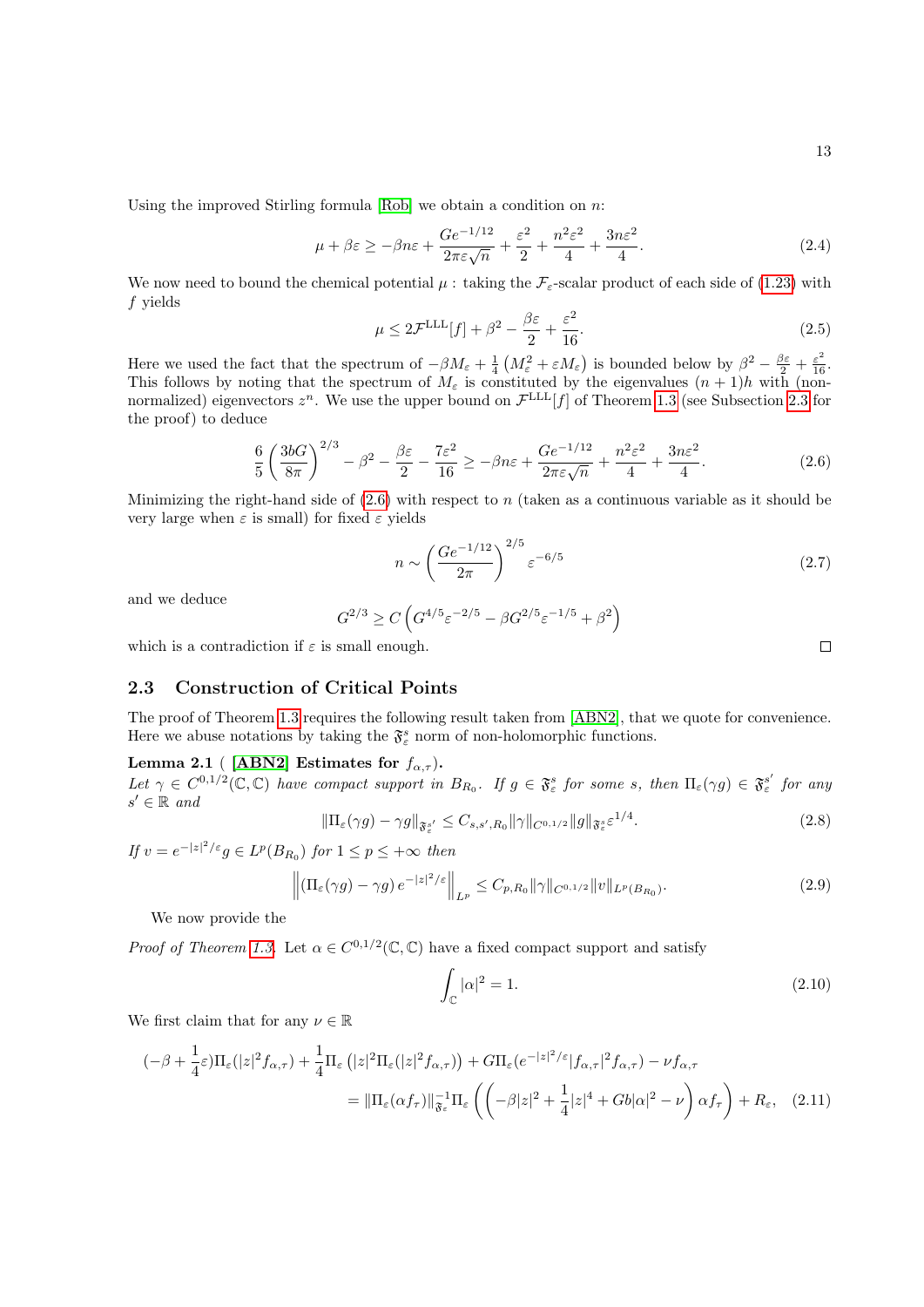with  $||R_{\varepsilon}||_{\mathfrak{F}_{\varepsilon}} \leq C\varepsilon^{1/4}$ . The proof consists in a repeated use of Lemma [2.1.](#page-12-1)

Let p be a polynomial. We estimate, using Cauchy-Schwarz and [\(2.8\)](#page-12-3) applied with  $g = f_{\tau}$  and  $\gamma = \alpha$ ,

$$
\left| \int_{\mathbb{C}} \left( |z|^2 \alpha f_\tau - |z|^2 \Pi_{\varepsilon}(\alpha f_\tau) \right) \bar{p} e^{-|z|^2/\varepsilon} dz \right| \leq C \|p\|_{\mathfrak{F}_{\varepsilon}} \|\Pi_{\varepsilon}(\alpha f_\tau) - \alpha f_\tau\|_{\mathfrak{F}_{\varepsilon}^2} \leq C \varepsilon^{1/4} \|p\|_{\mathfrak{F}_{\varepsilon}}.
$$

Thus, by density of polynomial in  $\mathfrak{F}_{\varepsilon}$ 

<span id="page-13-1"></span>
$$
\left\| \Pi_{\varepsilon}(|z|^2 \Pi_{\varepsilon}(\alpha f_{\tau})) - \Pi_{\varepsilon}(|z|^2 \alpha f_{\tau}) \right\|_{\mathfrak{F}_{\varepsilon}} \leq C \varepsilon^{1/4}.
$$

Similarly, applying [\(2.8\)](#page-12-3) with  $\gamma = \alpha |z|^2$ 

$$
\left| \int_{\mathbb{C}} \left( |z|^4 \alpha f_{\tau} - |z|^2 \Pi_{\varepsilon} (\alpha |z|^2 f_{\tau}) \right) \bar{p} e^{-|z|^2/\varepsilon} dz \right| \leq C \|p\|_{\mathfrak{F}_{\varepsilon}} \|\Pi_{\varepsilon} (\alpha |z|^2 f_{\tau}) - \alpha |z|^2 f_{\tau} \|_{\mathfrak{F}_{\varepsilon}}^2 \leq C \varepsilon^{1/4} \|p\|_{\mathfrak{F}_{\varepsilon}}
$$

and

$$
\left| \int_{\mathbb{C}} \left( |z|^2 \Pi_{\varepsilon}(\alpha |z|^2 f_{\tau}) - |z|^2 \Pi_{\varepsilon}(|z|^2 \Pi_{\varepsilon}(\alpha f_{\tau})) \right) \bar{p} e^{-|z|^2/\varepsilon} dz \right| \leq \|p\|_{\mathfrak{F}_{\varepsilon}} \left\| \Pi_{\varepsilon}(\alpha |z|^2 f_{\tau} - |z|^2 \Pi_{\varepsilon}(\alpha f_{\tau})) \right\|_{\mathfrak{F}_{\varepsilon}^2}
$$
  

$$
\leq \|p\|_{\mathfrak{F}_{\varepsilon}} \left\| \alpha f_{\tau} - \Pi_{\varepsilon}(\alpha f_{\tau}) \right\|_{\mathfrak{F}_{\varepsilon}^4} \leq C \varepsilon^{1/4} \|p\|_{\mathfrak{F}_{\varepsilon}}
$$

which implies

<span id="page-13-2"></span>
$$
\left\|\Pi_{\varepsilon}\left(|z|^2\Pi_{\varepsilon}(|z|^2\Pi_{\varepsilon}(\alpha f_{\tau}))\right) - \Pi_{\varepsilon}(|z|^4 \alpha f_{\tau})\right\|_{\mathfrak{F}_{\varepsilon}} \leq C\varepsilon^{1/4}.
$$
\n(2.13)

We turn to the non linear term in the equation. Using  $(1.30)$  we have for any polynomial  $p$ 

$$
b \int |u_{\tau}|^2 \int_{\mathbb{C}} |\alpha|^2 \alpha \Pi_{\varepsilon} \left( e^{-|z|^2/\varepsilon} |f_{\tau}|^2 f_{\tau} \right) \bar{p} e^{-|z|^2/\varepsilon} dz = \int_{\mathbb{C}} |\alpha|^2 \alpha f_{\tau} \bar{p} e^{-|z|^2/\varepsilon} dz
$$
  

$$
= \int_{\mathbb{C}} |\alpha|^2 \alpha e^{-|z|^2/\varepsilon} |f_{\tau}|^2 f_{\tau} \bar{p} e^{-|z|^2/\varepsilon} dz
$$
  

$$
+ O(\varepsilon^{1/4}). \tag{2.14}
$$

The second line is a consequence of [\(2.8\)](#page-12-3) applied with  $\gamma = |\alpha|^2 \alpha$  and  $p = g$ . On the other hand, using Lemma [2.1](#page-12-1) again

$$
\left| \int_{\mathbb{C}} \left( e^{-|z|^2/\varepsilon} |\Pi_{\varepsilon}(\alpha f_{\tau})|^2 \Pi_{\varepsilon}(\alpha f_{\tau}) - |\alpha|^2 \alpha e^{-|z|^2/\varepsilon} |f_{\tau}|^2 f_{\tau} \right) \bar{p} e^{-|z|^2/\varepsilon} dz \right|
$$
  
\n
$$
\leq \|p\|_{\mathfrak{F}_{\varepsilon}} \|\Pi_{\varepsilon}(\alpha f_{\tau})\|_{\mathfrak{F}_{\varepsilon}} \| |\alpha|^2 |u_{\tau}|^2 - |\Pi_{\varepsilon}(\alpha f_{\tau})|^2 e^{-|z|^2/\varepsilon} \|_{L^{\infty}} \n+ \|p\|_{\mathfrak{F}_{\varepsilon}} \| \alpha \|_{L^{\infty}}^2 \|u_{\tau}\|_{L^{\infty}}^2 \| \alpha f_{\tau} - \Pi_{\varepsilon}(\alpha f_{\tau}) \|_{\mathfrak{F}_{\varepsilon}} \leq \varepsilon^{1/4} \|p\|_{\mathfrak{F}_{\varepsilon}}
$$

<span id="page-13-3"></span>and thus

$$
\left\|\Pi_{\varepsilon}(e^{-|z|^{2}/\varepsilon}|\Pi_{\varepsilon}(\alpha f_{\tau})|^{2}\Pi_{\varepsilon}(\alpha f_{\tau})-b\left(\int|u_{\tau}|^{2}\right)|\alpha|^{2}\alpha f_{\tau}\right\|_{\mathfrak{F}_{\varepsilon}}\leq C\varepsilon^{1/4}.
$$
\n(2.15)

Recall that

$$
f_{\alpha,\tau} = \frac{\Pi_{\varepsilon}(\alpha f_{\tau})}{\|\Pi_{\varepsilon}(\alpha f_{\tau})\|_{\mathfrak{F}_{\varepsilon}}}.
$$

$$
\|\Pi_{\varepsilon}(\alpha f_{\tau})\|_{\mathfrak{F}_{\varepsilon}}^2 = \int |u_{\tau}|^2 \left(1 + O(\varepsilon^{1/4})\right).
$$
(2.16)

<span id="page-13-0"></span>We claim that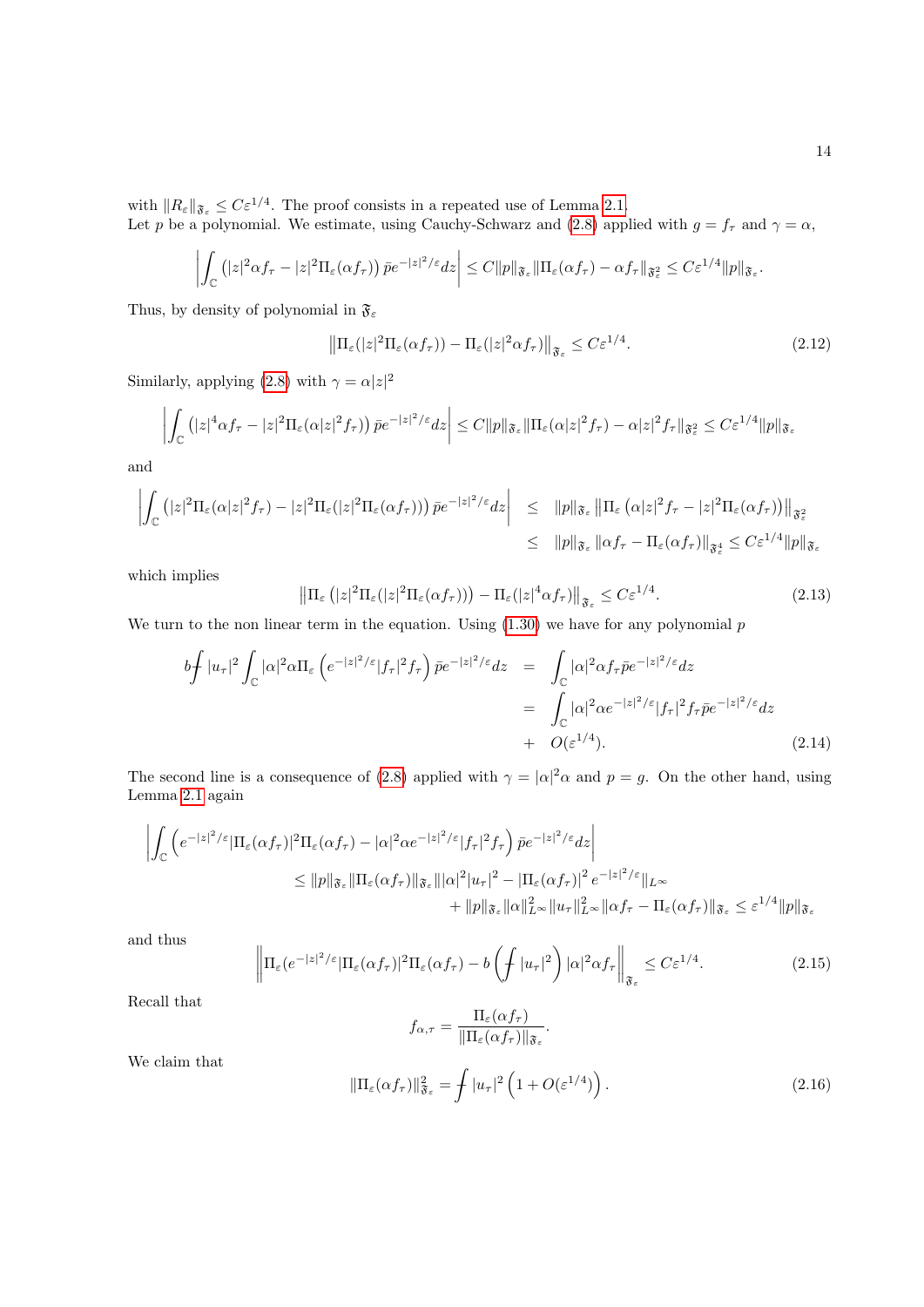Indeed, from Lemma [2.1](#page-12-1) we have

$$
\|\Pi_{\varepsilon}(\alpha f_{\tau})\|_{\mathfrak{F}_{\varepsilon}}^2 = \int_{\mathbb{C}} |\alpha|^2 |u_{\tau}|^2 + O(\varepsilon^{1/4}).
$$

On the other hand  $|u_\tau|$  is periodic over a lattice of period proportional to  $\varepsilon^{1/2}$ , thus for any  $\gamma \in C^\infty(\mathbb{C})$ 

$$
\left| \int_{\mathbb{C}} |\gamma|^2 |u_\tau|^2 - \int |u_\tau|^2 \int_{\mathbb{C}} |\gamma|^2 \right| \leq C ||\gamma||_{C^0(\mathbb{C})}
$$

and

$$
\left| \int_{\mathbb{C}} |\gamma|^2 |u_\tau|^2 - \int |u_\tau|^2 \int_{\mathbb{C}} |\gamma|^2 \right| \leq C \varepsilon^{1/2} \|\gamma\|_{C^1(\mathbb{C})}.
$$

Using  $\alpha \in C^{0,1/2}$  and interpolating between the two previous estimates we obtain

<span id="page-14-2"></span>
$$
\int_{\mathbb{C}} |\alpha|^2 |u_\tau|^2 = \int |u_\tau|^2 \int_{\mathbb{C}} |\alpha|^2 + O(\varepsilon^{1/4})
$$
\n(2.17)

and thus  $(2.16)$ , recalling  $(2.10)$ . Gathering  $(2.12),(2.13),(2.15)$  $(2.12),(2.13),(2.15)$  $(2.12),(2.13),(2.15)$  $(2.12),(2.13),(2.15)$  $(2.12),(2.13),(2.15)$  and  $(2.16)$  we deduce that  $(2.11)$  holds. There only remains to choose  $\alpha$  satisfying [\(1.37\)](#page-6-5) and  $\nu = \mu_b^{\text{TF}}$  to have

$$
\left(-\beta|z|^2 + \frac{1}{4}|z|^4 + Gb|\alpha|^2 - \nu\right)\alpha = 0
$$

and thus [\(1.38\)](#page-7-2).

The proof of the energy result [\(1.39\)](#page-7-3) uses the same tools. By definition

$$
\mathcal{F}^{\text{LLL}}[f_{\alpha,\tau}] = \|\Pi_{\varepsilon}(\alpha f_{\tau})\|_{\mathfrak{F}_{\varepsilon}}^{-2} \int_{\mathbb{C}} \left( -\beta |z|^2 + \frac{1}{4}|z|^4 \right) |\Pi_{\varepsilon}(\alpha f_{\tau})|^2 e^{-|z|^2/\varepsilon} + \|\Pi_{\varepsilon}(\alpha f_{\tau})\|_{\mathfrak{F}_{\varepsilon}}^{-4} \frac{G}{2} \int_{\mathbb{C}} |\Pi_{\varepsilon}(\alpha f_{\tau})|^4 e^{-2|z|^2/\varepsilon}
$$

working as above, with the  $L^p$  estimate [\(2.9\)](#page-12-6) instead of [\(2.8\)](#page-12-3) we deduce

$$
\mathcal{F}^{\text{LLL}}[f_{\alpha,\tau}] = \|\Pi_{\varepsilon}(\alpha f_{\tau})\|_{\mathfrak{F}_{\varepsilon}}^{-2} \int_{\mathbb{C}} \left( -\beta |z|^2 + \frac{1}{4}|z|^4 \right) |\alpha u_{\tau}|^2 + \|\Pi_{\varepsilon}(\alpha f_{\tau})\|_{\mathfrak{F}_{\varepsilon}}^{-4} \frac{G}{2} \int_{\mathbb{C}} |\alpha u_{\tau}|^4 + O(\varepsilon^{1/4}). \tag{2.18}
$$

Next, using that  $|u_{\tau}|$  is periodic over a lattice of period proportional to  $\varepsilon^{1/2}$  as above (see the proof of  $(2.17)$ , we obtain

$$
\mathcal{F}^{\text{LLL}}[f_{\alpha,\tau}] = \|\Pi_{\varepsilon}(\alpha f_{\tau})\|_{\mathfrak{F}_{\varepsilon}}^{-2} \int |u_{\tau}|^2 \int_{\mathbb{C}} \left( -\beta |z|^2 + \frac{1}{4} |z|^4 \right) |\alpha|^2
$$
  
+ 
$$
\|\Pi_{\varepsilon}(\alpha f_{\tau})\|_{\mathfrak{F}_{\varepsilon}}^{-4} \int |u_{\tau}|^4 \frac{G}{2} \int_{\mathbb{C}} |\alpha|^4 + O(\varepsilon^{1/4}). \tag{2.19}
$$

There only remains to recall [\(1.31\)](#page-6-4) and [\(2.16\)](#page-13-0) to conclude that [\(1.39\)](#page-7-3) holds.

#### $\Box$

# <span id="page-14-0"></span>3 Numerical Simulations

### <span id="page-14-1"></span>3.1 Method

We want to numerically approach the minimizer  $\phi$  of  $\mathcal{E}^{LLL}$  in the LLL. We write

$$
\phi(z) = P(z)e^{-\Omega |z|^2/2} \tag{3.1}
$$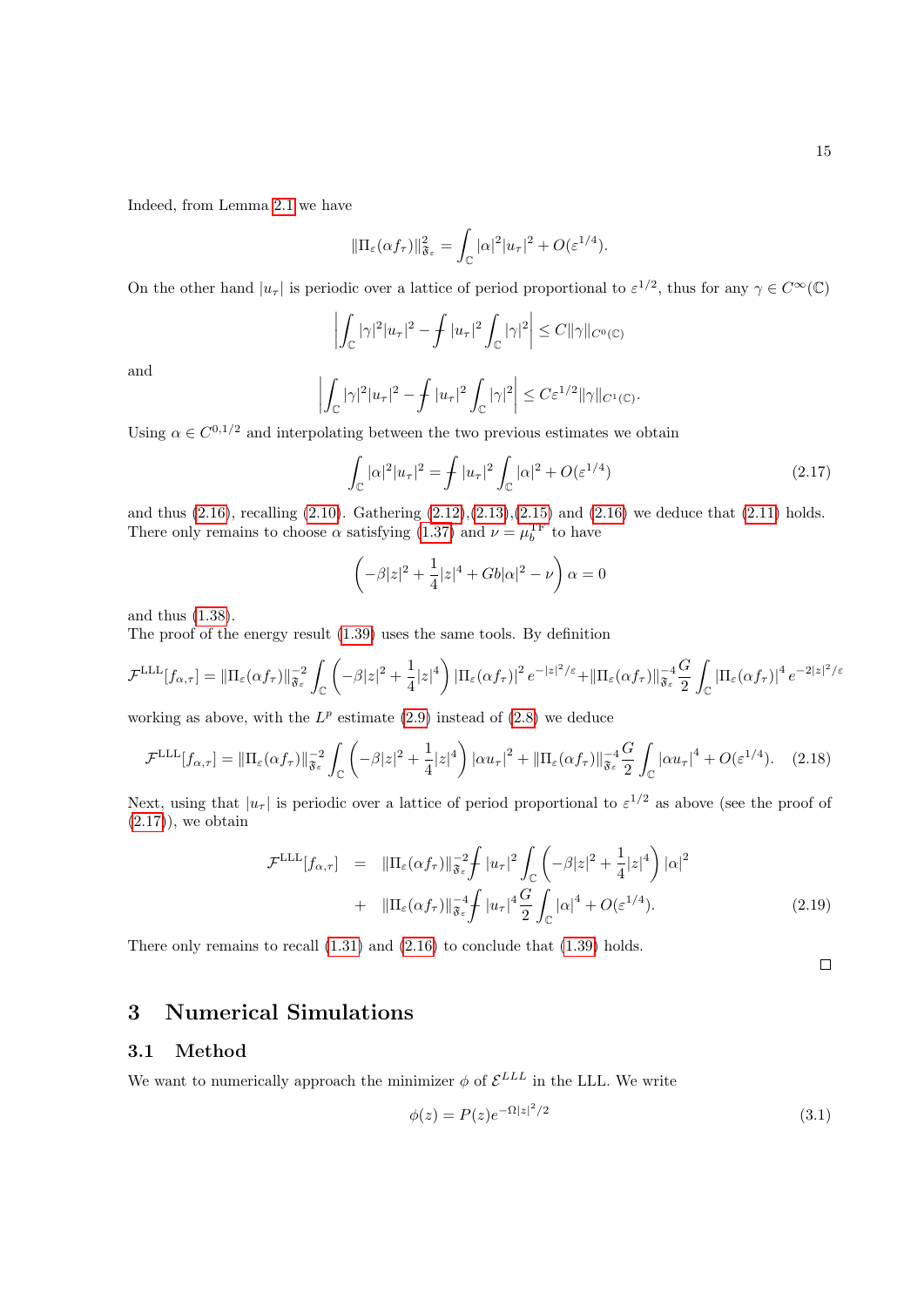<span id="page-15-1"></span>with P a holomorphic function. Since polynomials are dense in  $\mathfrak{F}_{\varepsilon}$ , it is reasonable to fix an integer n and to restrict the analysis to functions  $\phi$  where P is a polynomial of degree less than n (see [\[ABN2,](#page-18-10) Section 6 for mathematical results on the validity of this approximation). We write our trial functions as in [\[ABD\]](#page-18-4):

$$
\phi(z) = A \prod_{j=1}^{n} (z - z_j) e^{-\Omega |z|^2 / 2},
$$
\n(3.2)

where

$$
A=\|\phi\|_{L^2}^{-1/2}
$$

is the normalization factor. We will numerically vary the locations  $z_i$  of the vortices. An alternative method (used for example in [\[CKR\]](#page-18-7) for a harmonically trapped condensate) would be to take

$$
\phi(z) = A \left( \sum_{j=0}^{n} b_j z^j \right) e^{-\Omega |z|^2/2}
$$

and vary the coefficients  $b_i$ . The interest of our approach is to give a direct access to the exact repartition of vortices, whereas the alternative method would require to compute the roots of a polynomial of degree  $n$ , which is a delicate task for large n. In particular, varying the coefficients could probably not give the precise locations of invisible vortices located in regions of low matter density. Note also that there exist some good methods to directly minimize the GP energy (see [\[DH,](#page-18-16) [DK\]](#page-19-16) for recent developments), but they probably could not give access to the locations of invisible vortices neither. Indeed, one would have to spot zeros or phase singularities in a region where the density is very small.

The point here is that these vortices, although invisible, have a crucial influence on both the energy and the density profile of the condensate. One can be skeptical about the existence of density dips in a region where there is so to say no matter at all. But a vortex is also carrying a phase circulation (or superfluid current) and thus one can interpret the presence of invisible vortices as the existence of currents in the condensate that are equivalent to those generated by vortices in the low density region. Taking invisible vortex into account with a trial function of the form [\(3.2\)](#page-15-1) is thus a way to evaluate more precisely the effect of superfluid currents in the condensate.

We used a conjugate gradient method with a Goldstein and Price line-search. All the functions whose integrals have to be computed are of the form Polynomial  $\times$  Gaussian. We thus used the Gauss-Hermite method, and we took enough Gauss points for the computations to be exact. This results in quite expensive calculations, but we have been able to numerically construct condensates with up to  $\sim 120$ vortices.

### <span id="page-15-0"></span>3.2 Results

We show in Fig[.1](#page-16-0) and Fig[.2](#page-16-1) typical examples of configurations we numerically computed. The qualitative features of the vortex patterns and atomic densities confirm our theoretical results and are in good agreement with existing theoretical and numerical studies [\[FJS,](#page-19-5) [KB\]](#page-19-7). Note however that the numerics become quite intricate for large number of vortices, which accounts for the relative lack of symmetry of Fig[.2.](#page-16-1)

As was expected, the condensate develops a central hole and visible vortices are regularly distributed and densely packed in the annular region of significant atomic density. The hexagonal lattice is not clearly observed however, which seems to be due to the competition between the annular geometry of the condensate and the repulsion between vortices. The former tends to force vortices to form concentric circles while the latter favors the hexagonal lattice. This effect is apparent in several other simulations of rotating annular BECs, see [\[AM,](#page-18-6) [FJS\]](#page-19-5) for 2D simulations and [\[AD,](#page-18-17) [Dan\]](#page-18-18) for 3D ones. To observe clearly the hexagonal lattice one would need the annulus to be thicker so that it could contain more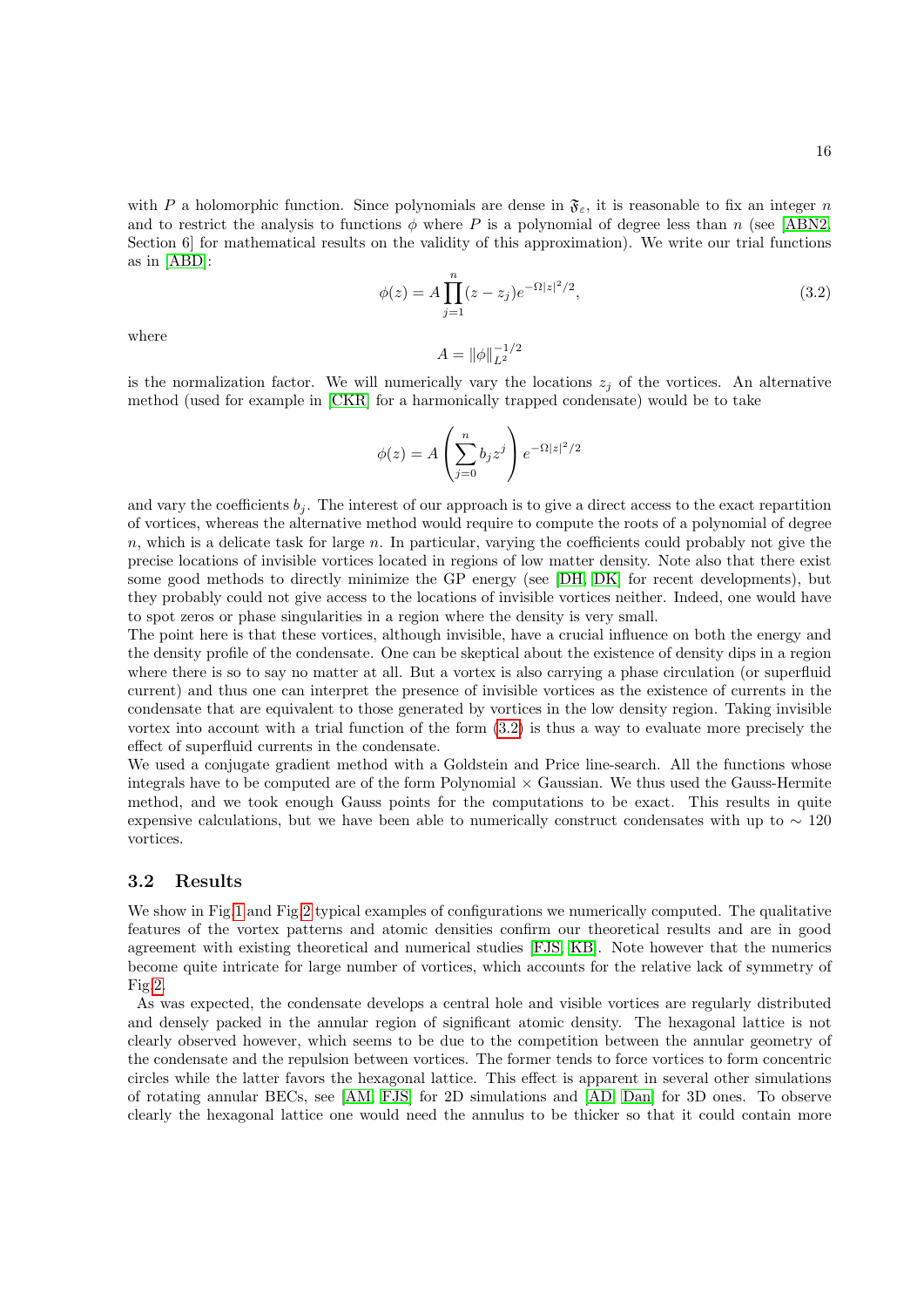

Figure 1: Vortex structure and atomic density for  $G = 3, k = 10^{-4}, \beta = 1$   $(\Omega - 1 = 2.2 10^{-3})$ . There are 67 vortices in total, the central vortex is constituted of 11 single vortices.

<span id="page-16-0"></span>

<span id="page-16-1"></span>Figure 2: Vortex structure and atomic density for  $G = 3, k = 10^{-5}, \beta = 1$  ( $\Omega - 1 = 4.6 \, 10^{-4}$ ). There are 119 vortices in total, the central vortex is constituted of 20 single vortices.

vortices. This would make the numerics all the more challenging.

Our computations also show a distortion of the vortex pattern near the external radius of the condensate, resulting in invisible vortices in the exterior region of low atomic density as is the case for harmonically trapped condensates [\[ABD\]](#page-18-4). Some vortices also lie in the central hole as theoretically predicted and we can get information on their precise locations: we observe a distortion of the regular lattice near the inner radius of the condensate, resulting in isolated singly-quantized vortices encircling a central multiply quantized vortex. We computed configurations for which this central vortex has up to 20 units of circulation while there is a total of 32 units of circulation in the entire hole and 83 visible vortices. The number of vortices (both visible and invisible) increases with increasing  $\Omega$  or  $\beta$ , but since our scaling does not allow to explore a large domain of  $\Omega$  when G is fixed, we mainly varied k. The total vorticity of the system increases with decreasing k.

All vortices do not have the same contribution to the energy: as  $n$  increases, the vortex pattern in the annular region of significant atomic density remains the same up to possible rotations, with the additional vortices first gathering in the central vortex, then constituting the distorted lattice near the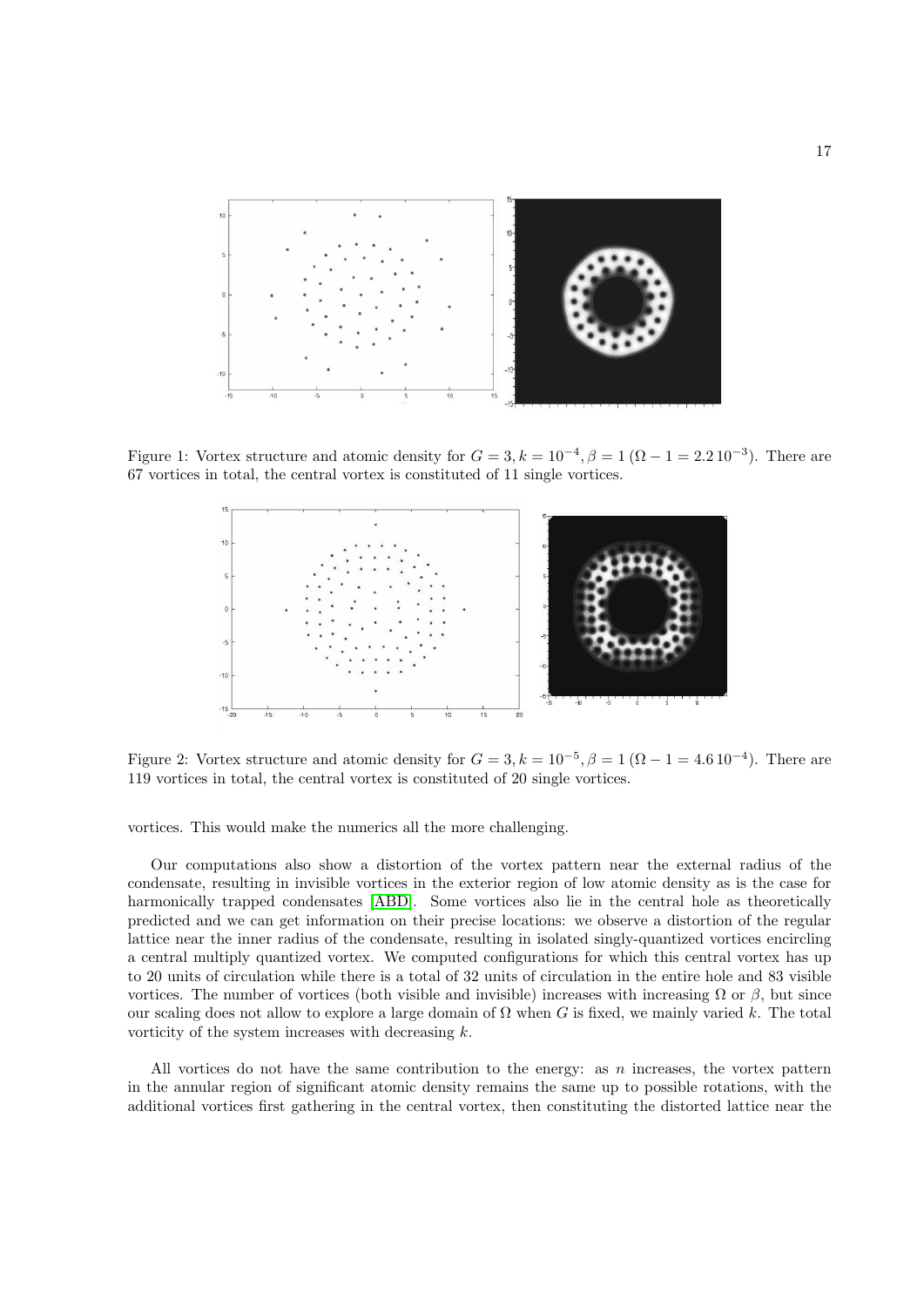

<span id="page-17-2"></span>Figure 3: Two example of vortex configurations for  $G = 3, k = 10^{-4}, \beta = 1(\Omega - 1 = 2.2 10^{-3})$ , respectively with  $n = 60$  and  $n = 67$  vortices.

inner boundary of the condensate and finally occupying the distorted sites beyond the external radius. With increasing  $n$  (see Fig[.4\)](#page-17-1), the energy reaches a first plateau when the central figure is formed, constituted of the visible vortices and the vortices in the central hole. A second plateau is reached when enough distorted sites beyond the external radius are occupied. For example, for the parameters corresponding to Fig[.1](#page-16-0) and Fig[.4](#page-17-1) ( $k = 10^{-4}$ ,  $G = 3$ ,  $\beta = 1$ ), the energy varies by  $\sim \pm 10^{-6}$  in relative value when n is increased from 60 to 67 (Fig[.3\)](#page-17-2) and the atomic density does not vary significantly. We find a good agreement between our numerical results and the upper bound to the energy computed in Theorem [1.3.](#page-6-3) The energy of our analytical trial function typically differs by  $\sim 10^{-3}$  to  $\sim 10^{-2}$  in relative value from the energy numerically computed.



<span id="page-17-1"></span>Figure 4: Minimum energy as a function of the number of vortices in the trial wave function  $(G = 3, k = 1)$  $10^{-4}, \beta = 1$ ).

# References

<span id="page-17-0"></span>[ARV] J.R. Abo-Shaeer, C. RAMAN, J.M. VOGELS, W. KETTERLE, Observation of Vortex Lattices in Bose-Einstein Condensates, Science 292 476 (2001).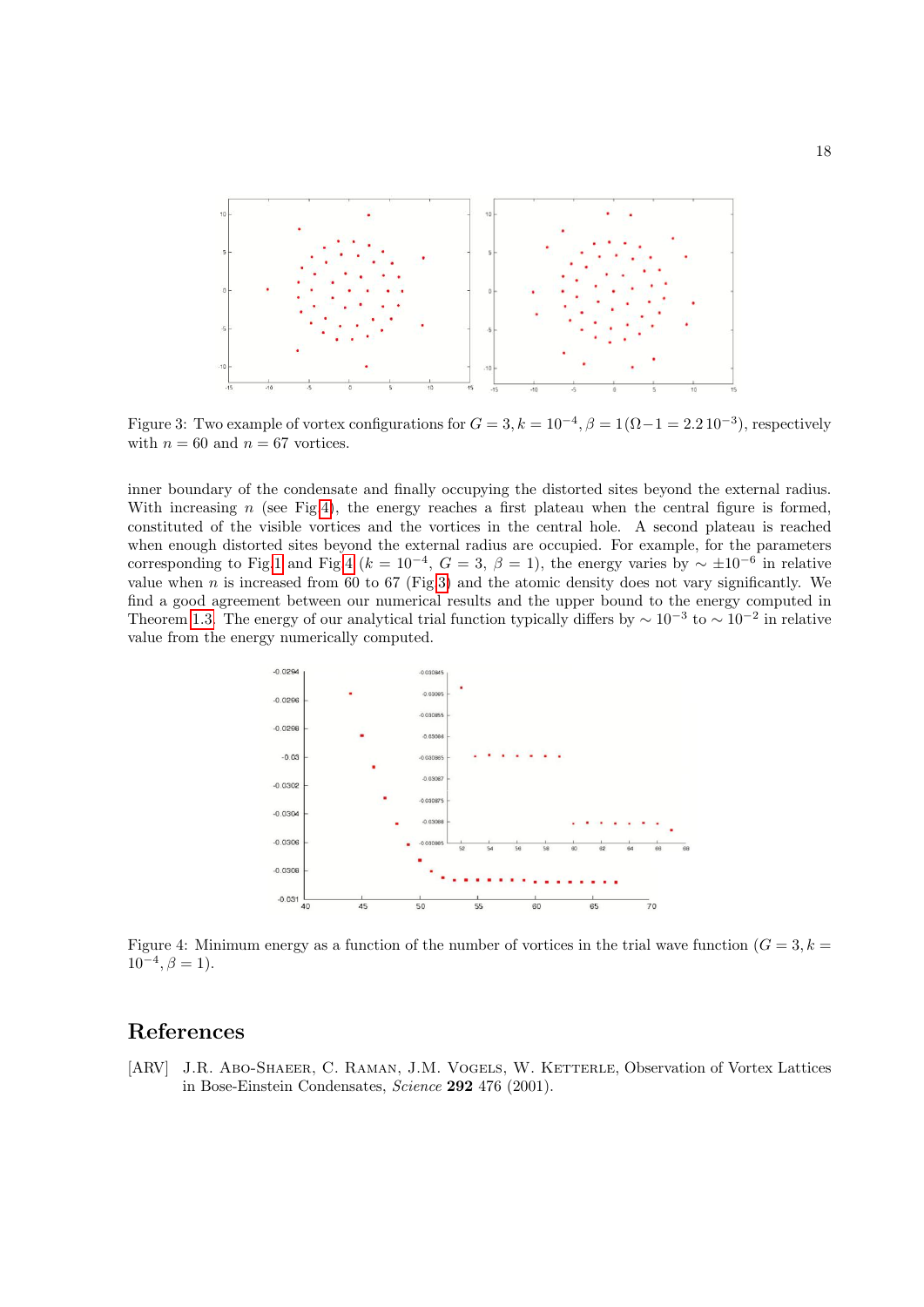- <span id="page-18-1"></span>[Abr] A. ABRIKOSOV, Nobel Lecture: Type-II Superconductors and the Vortex Lattice, Rev. Mod. Phys. 76, 975 (2004).
- <span id="page-18-9"></span>[AB1] A. AFTATION, X. BLANC, Vortex Lattices in Rotating Bose-Einstein Condensates, SIAM Journal of Mathematical Analysis 38, 874 (2006)
- <span id="page-18-8"></span>[AB2] A. Aftalion, X. Blanc, Reduced Energy Functionals for a Three Dimensional Fast Rotating Bose-Einstein Condensate, Annales de l'Institut Henri Poincare (C) : Non Linear Analysis 339- 355 (2008)
- <span id="page-18-11"></span>[ABN1] A. AFTALION, X. BLANC, F. NIER, Vortex Distribution in the Lowest Landau Level, *Phys.* Rev. A 73, 011601(R)  $(2006)$ .
- <span id="page-18-10"></span>[ABN2] A. AFTALION, X. BLANC, F. NIER, Lowest Landau Level Functionals and Bargmann Transform in Bose-Einstein Condensates, Journ. Funct. Anal. 241(2), 661 (2006).
- <span id="page-18-4"></span>[ABD] A. Aftalion, X. Blanc, J. Dalibard, Vortex Patterns in a Fast Rotating Bose-Einstein Condensate, Phys. Rev. A 71, 023611 (2005).
- <span id="page-18-17"></span>[AD] A. Aftalion, I. Danaila, Giant Vortices in Combined Harmonic and Quartic traps, Phys. Rev. A 69, 033608 (2004).
- <span id="page-18-6"></span>[AM] A. AFTALION, P. MASON, Rotation of a Bose-Einstein condensate held under a toroidal trap, Phys. Rev. A 81, 023607 (2010).
- <span id="page-18-12"></span>[Bar] V. BARGMANN, On a Hilbert Space of Analytic Functions and an Associated Integral Transform, Comm. Pure. Appl. Math. 14, 187–214 (1961).
- <span id="page-18-5"></span>[BR] X. Blanc, N.Rougerie, Lowest-Landau-Level vortex structure of a Bose-Einstein condensate rotating in a harmonic plus quartic trap, *Physical Review A*, **77**, 053615 (2008).
- <span id="page-18-15"></span>[Boa] R.P. BOAS JR, *Entire Functions*, Academic Press, New York, 1954.
- <span id="page-18-0"></span>[BSS] V. BRETIN, S. STOCK, Y. SEURIN AND J. DALIBARD, Fast Rotation of a Bose-Einstein Condensate, Phys. Rev. Lett. 92 050403 (2004).
- <span id="page-18-14"></span>[Car] E. Carlen, Some Integral Identities and Inequalities for Entire Functions and their Applications to the Coherent State Transform, Journ. Funct. Anal. 97 (2001).
- <span id="page-18-13"></span>[Cha] K. CHANDRASEKHARAN, *Elliptic Functions*, Springer, Berlin, 1985.
- <span id="page-18-7"></span>[CKR] N.R. Cooper, S.Komineas, N.Read, Vortex Lattices in the Lowest Landau Level for Confined Bose-Einstein Condensates, Phys. Rev. A 70, 033604 (2004).
- <span id="page-18-3"></span>[CRY] M. Correggi, N. Rougerie, J. Yngvason, The transition to a Giant Vortex Phase in A Fast Rotating Bose-Einstein Condensate, preprint  $arXiv:1005.0686$  [math-ph] (2010).
- <span id="page-18-2"></span>[CY] M. CORREGGI, J. YNGVASON, Energy and Vorticity in Fast Rotating Bose-Einstein Condensates, J. Phys. A: Math. Theor. 41, 445002 (2008).
- <span id="page-18-18"></span>[Dan] I. Danaila, Three-dimensional Vortex Structure of a Fast Rotating Bose-Einstein Condensate with Harmonic-plus-quartic Confinement, Phys. Rev. A **72**, 013605 (2005).
- <span id="page-18-16"></span>[DH] I. DANAILA, F.HECHT, A finite element method with mesh adaptivity for computing vortex states in fast-rotating Bose-Einstein condensates, Journal of Computational Physics 229, 6946– 6960 (2010).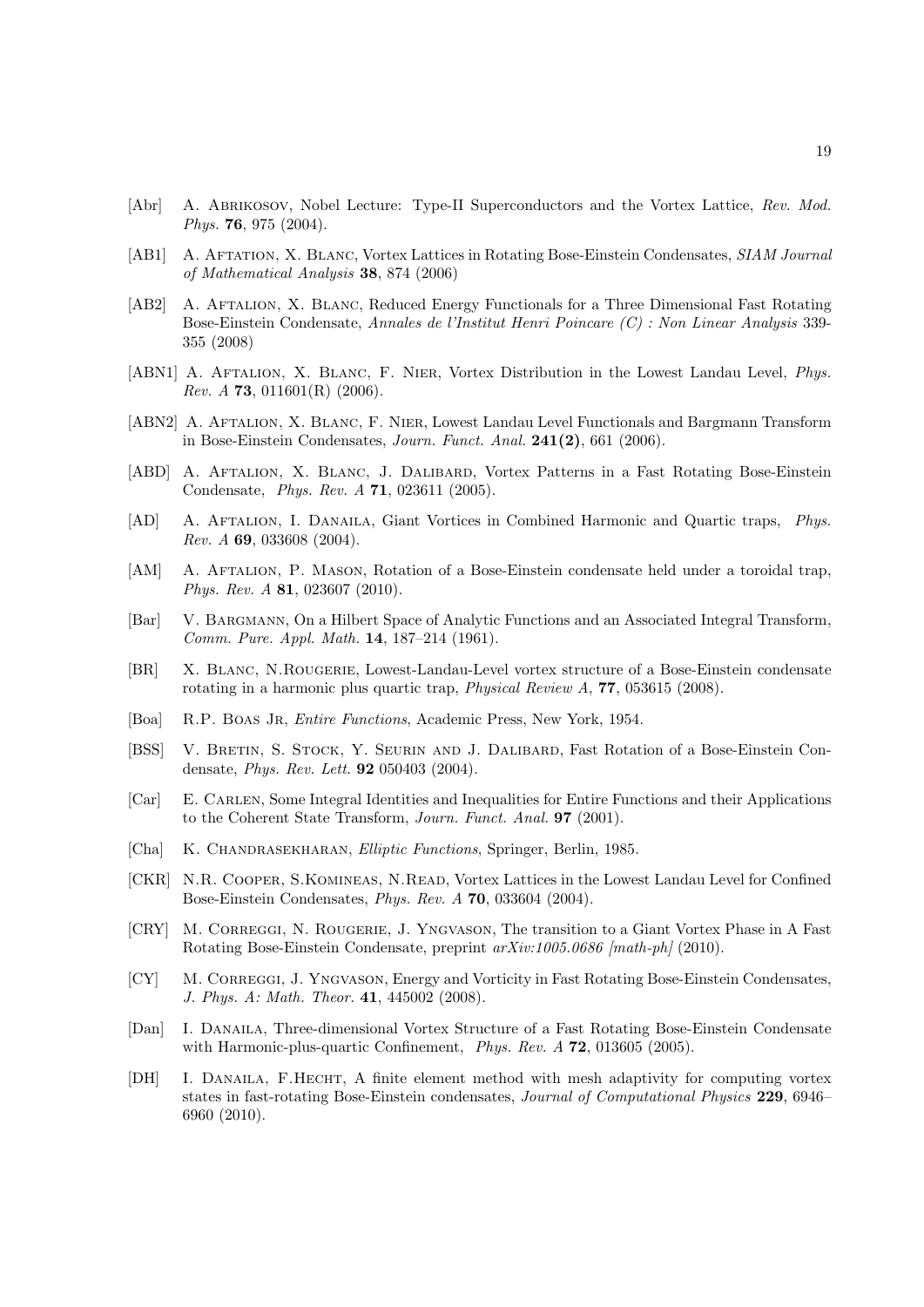- <span id="page-19-16"></span>[DK] I. Danaila, P. Kazemi, A new Sobolev gradient method for direct minimization of the Gross-Pitaevskii energy with rotation, SIAM J. Scientific Computing 32, 2447–2467 (2010).
- <span id="page-19-4"></span>[ECH] P. ENGELS, I. CODDINGTON, P.C. HALJAN, E.A. CORNELL, Nonequilibrium Effects of Anisotropic Compression Applied to Vortex Lattices in Bose-Einstein Condensates, Phys. Rev. Lett. **89** 100403 (2002).
- [Fe1] A.L. Fetter, Rotating Vortex Lattice in a Bose-Einstein Condensate Trapped in Combined Quadratic and Quartic Radial Potentials, Phy. Rev. A 64, 063608 (2001).
- <span id="page-19-0"></span>[Fe2] A.L. Fetter, Rotating Trapped Bose-Einstein Condensates, Rev. Mod. Phys. 81 647–691 (2009).
- <span id="page-19-5"></span>[FJS] A.L. Fetter, N. Jackson, S. Stringari, Rapid Rotation of a Bose-Einstein Condensate in a Harmonic Plus Quartic Trap, Phys. Rev. A 71 (2005), 013605.
- <span id="page-19-6"></span>[FB] U.R. Fischer, G. Baym, Vortex States of Rapidly Rotating Dilute Bose-Einstein Condensates, Phys. Rev. Lett. 90 (2003), 140402.
- <span id="page-19-14"></span>[Fol] G.B. Folland, Harmonic Analysis in Phase Space, Princeton University Press, Princeton, NJ, 1989.
- <span id="page-19-3"></span>[HCE] P.C. HALJAN, I. CODDINGTON, P. ENGELS AND E.A. CORNELL, Driving Bose-Einstein Condensate Vorticity with a Rotating Normal Cloud, Phys. Rev. Lett. 87 210403 (2001).
- <span id="page-19-10"></span>[Ho] T.L. Ho, Bose-Einstein Condensates with Large Number of Vortices, Phys. Rev. Lett. 87, 060403 (2001).
- <span id="page-19-9"></span>[KTU] K. KASAMATSU, M. TSUBOTA, M. UEDA, Giant Hole and Circular Superflow in a Fast Rotating Bose-Einstein Condensate, Phys. Rev. A 66, 050606 (2002).
- <span id="page-19-7"></span>[KB] G.M. Kavoulakis and G. Baym, Rapidly rotating Bose-Einstein Condensates in Anharmonic Potentials, New Journ. Phys. 5, 51.1 (2003).
- <span id="page-19-8"></span>[KF] J.K. Kim, A.L. Fetter, Dynamics of a Rapidly Rotating Bose-Einstein Condensate in a Harmonic Plus Quartic trap, Phys. Rev. A 72 (2005), 023619.
- <span id="page-19-11"></span>[LP] K. Lu, X.B. Pan, Eigenvalue problems of Ginzburg-Landau operator in bounded domains, Journal of Mathematical Physics 40, 2647-2670 (1999).
- <span id="page-19-2"></span>[MCW] K.W. Madison, F. Chevy, W. Wohlleben and J. Dalibard, Vortex Formation in a Stirred Bose-Einstein Condensate, Phys. Rev. Lett. 84 806 (2000).
- <span id="page-19-13"></span>[Mar] A. MARTINEZ, *Introduction to Semiclassical and Microlocal Analysis*, Springer-Verlag, New-York, 2002.
- <span id="page-19-1"></span>[MAH] M.R. Mattews, B.P. Anderson, P.C. Haljan, D.S. Hall, C.E. Wieman and E.A. Cornell, Vortices in a Bose-Einstein Condensate, Phys. Rev. Lett. 83 2498 (1999).
- <span id="page-19-15"></span>[Nie1] F. NIER, A propos des fonctions Thêta et des réseaux d'Abrikosov, Séminaire EDP-Ecole Polytechnique 2006-2007.
- <span id="page-19-12"></span>[Nie2] F. NIER, Bose-Einstein condensates in the Lowest Landau Level, Hamiltonian dynamics, Reviews in Mathematical Physics, 19, 101–130 (2007).